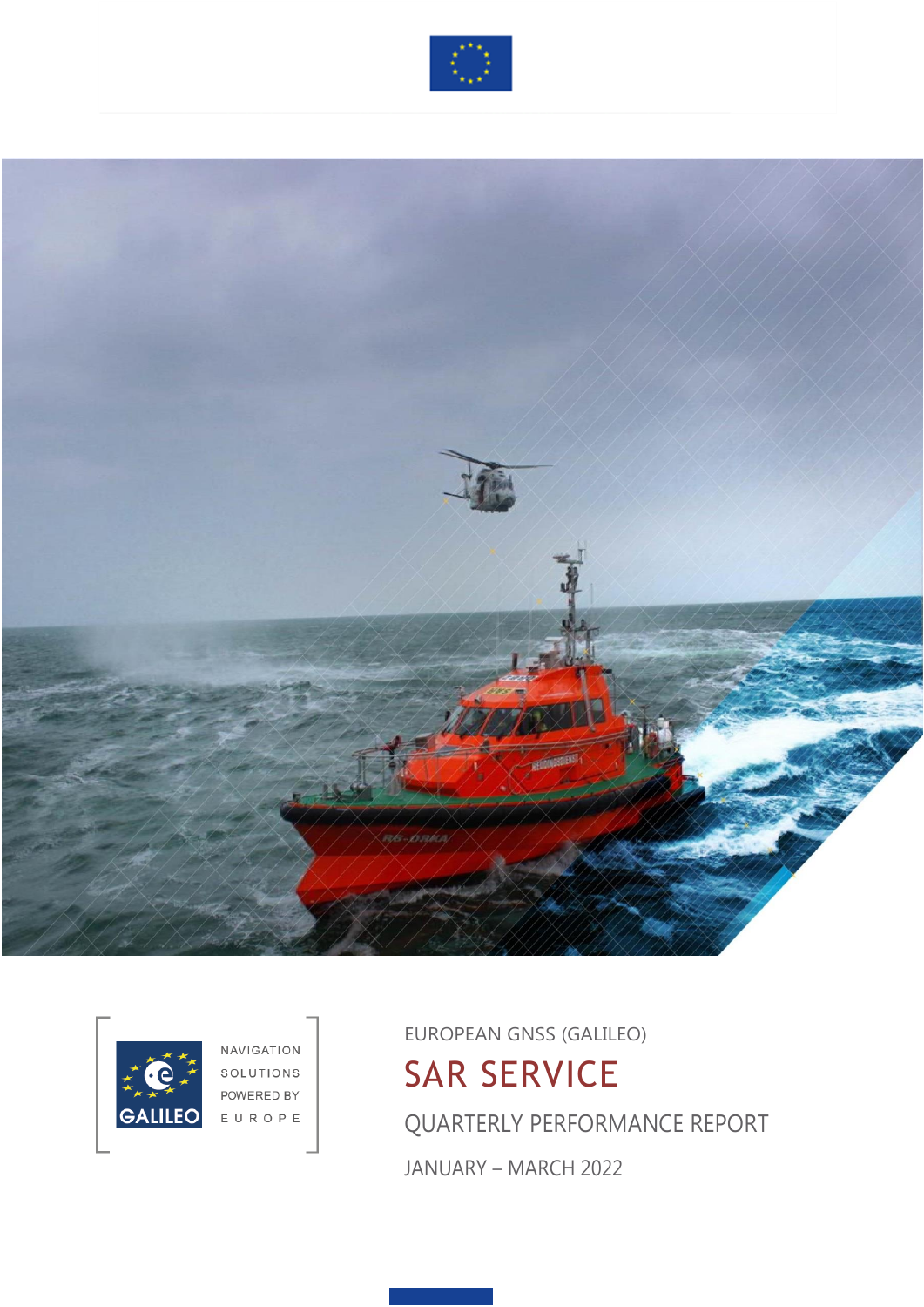#### *Copyright © European Union, 2022*

*This document and the information contained in it is subject to applicable copyright and other intellectual property rights under the laws of the Belgium and other states. This document and information contained in this document may be excerpted, copied, printed, republished, made available to the public by wire or wireless means and/or otherwise provided to third parties only under the condition that the source and copyright owner is clearly stated as follows: "Source: Galileo Enhanced Services - SAR Performance Report January – February – March 2022 © European Union, 2022". If you do republish we would be grateful if you link back to the EUSPA website [www.euspa.europa.eu.](http://www.euspa.europa.eu/) No part of this document, including any part of the information contained therein, in whichever format, whether digital or otherwise, may be altered, edited or changed without prior express and written permission of the European Union, to be requested via the EUSPA, to be requested via [https://www.euspa.europa.eu/contact-us,](https://www.euspa.europa.eu/contact-us) clearly stating the element (document and/or information) and term of use requested. For reproduction or use of photos and any other artistic material, permission may have to be sought directly from the copyright holder.*

*The designations employed, the representation of the materials and the views expressed by authors, editors, or expert groups, other EU agencies and/or their staff members or other third parties, do not necessarily represent the opinions or the stated policy of either EUSPA or the European Union. The mention of specific companies or of certain manufacturers' products does not imply that they are endorsed or recommended by the EUSPA or the European Union in preference to others of a similar nature that are not mentioned. Errors and omissions excepted, the names of proprietary products and copyright holders are distinguished by initial capital letters.* 

*Without prejudice to the terms and conditions of the Galileo SAR Service available here [https://www.gsc-europa.eu/sites/default/files/sites/all/files/Galileo-SAR-SDD.pdf,](https://www.gsc-europa.eu/sites/default/files/sites/all/files/Galileo-SAR-SDD.pdf) the content of this report provides the characterisation of the Galileo SAR Service performance during the reported period using the various means and tools available at the EUSPA, and is deemed correct. Notwithstanding, the EUSPA and the European Union do not assume any responsibility or liability derived from the accuracy of the data contained therein to the extent permitted by the applicable law.*

*Should you become aware of any breach of the above terms of use, please notify the EUSPA immediately, through the above-mentioned contact site. Any breach of these terms of use may be subject to legal proceedings, seeking monetary damages and/or an injunction to stop the unlawful use of the document and/or any information contained therein.*

*The above terms of use shall be governed by the EU law and the national substantive law of Belgium. The courts of Brussels shall have jurisdiction to give judgement for any claims arising out of these terms of use.*

*By downloading, forwarding, and/or copying this document or any parts thereof, in whichever format, whether digital or otherwise, the user acknowledges and accepts the above terms of use as applicable to him/her.*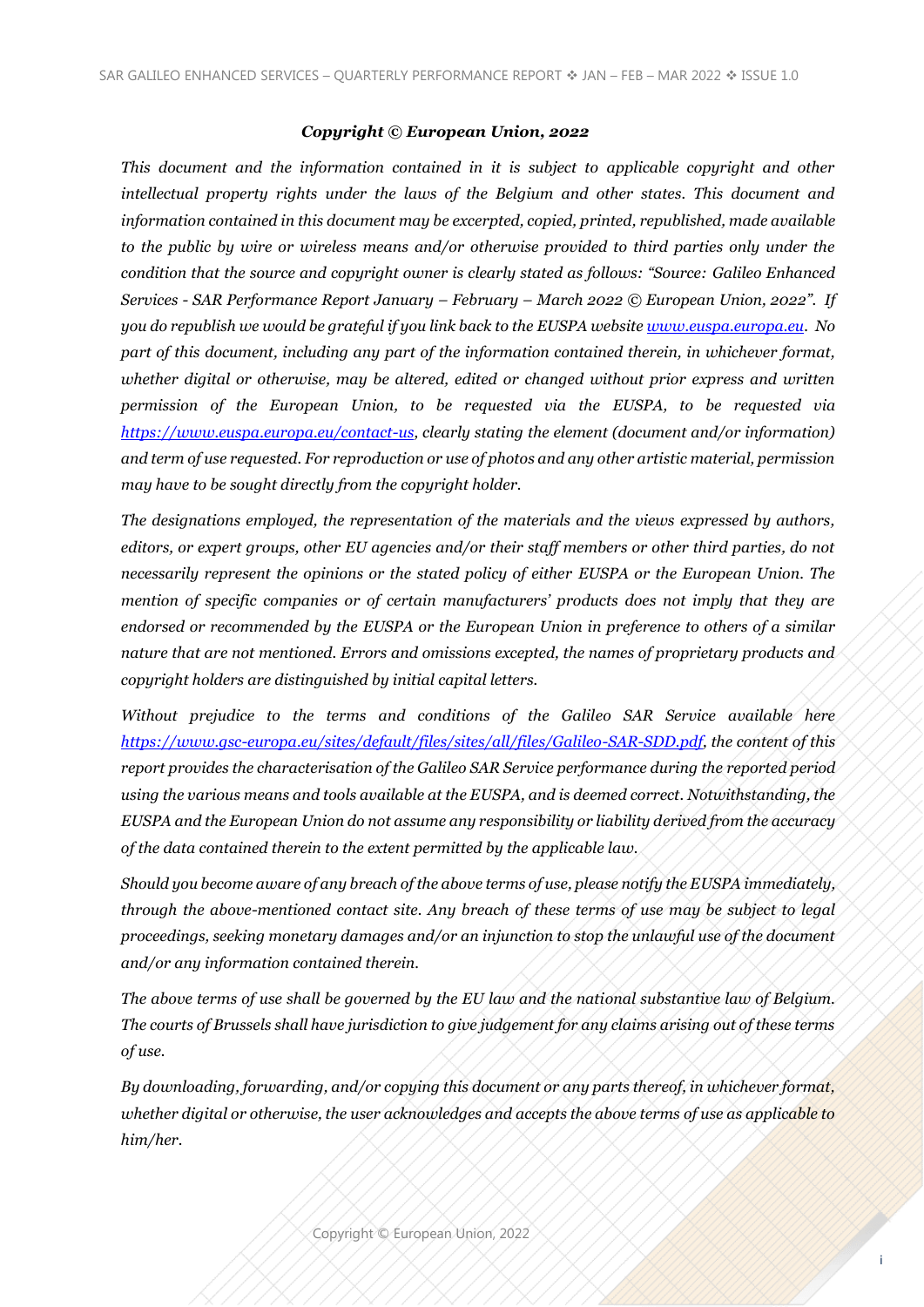## <span id="page-2-0"></span>TABLE OF CONTENTS

| 1                       |       |  |
|-------------------------|-------|--|
| $\overline{2}$          |       |  |
| $\overline{\mathbf{3}}$ |       |  |
|                         | 3.1   |  |
|                         | 3.2   |  |
|                         | 3.3   |  |
|                         | 3.4   |  |
|                         | 3.4.1 |  |
|                         | 3.4.2 |  |
|                         |       |  |
|                         | 4.1   |  |
|                         | 4.2   |  |
|                         | 4.2.1 |  |
|                         | 4.2.2 |  |
| 5 <sup>1</sup>          |       |  |
| 6                       |       |  |
|                         | 6.1   |  |
|                         | 6.2   |  |
| $\overline{7}$          |       |  |
| 8                       |       |  |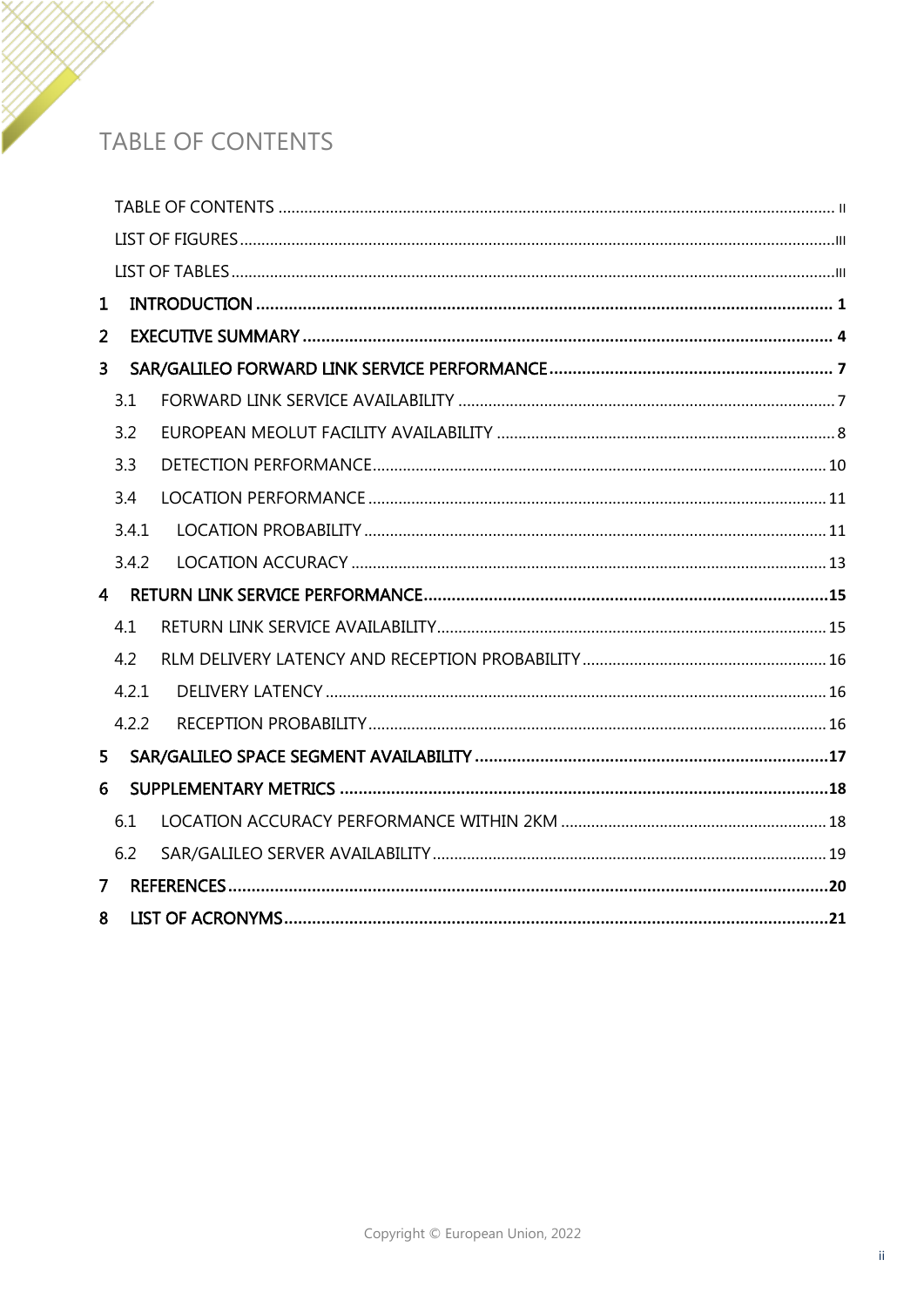## <span id="page-3-0"></span>LIST OF FIGURES

#### <span id="page-3-1"></span>LIST OF TABLES

| 16. Table 4: Return Link Service Monthly Delivery Latency within 15 min, January - March 2022     |  |
|---------------------------------------------------------------------------------------------------|--|
|                                                                                                   |  |
| Table 6: SAR/Galileo Orbit Data Server Monthly Availability, January – March 2022. A. A. A. A. A. |  |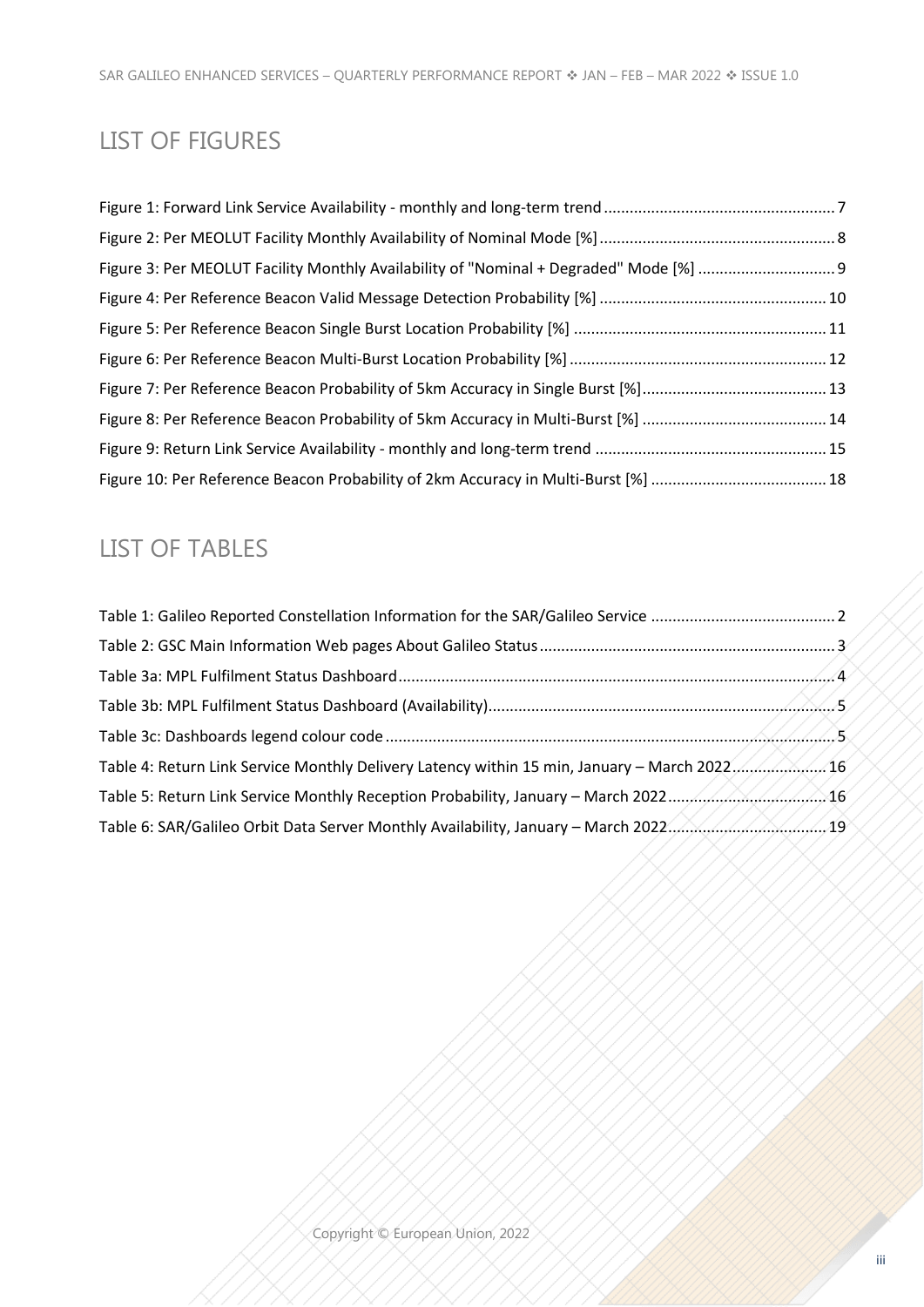# <span id="page-4-0"></span>1 INTRODUCTION

This document is the Galileo Enhanced Service Search and Rescue Service (SAR/GALILEO) Public Performance Report for the period of January, February, March 2022. Following the declaration of the SAR/Galileo Enhanced Services in January 2020, issue 2.0 of [\[SAR-SDD\]](#page-23-1) was published and is the reference document for the present performance report.

This document reports on the following performance parameters, with respect to their Minimum Performance Levels (MPLs) declared in the [SAR-SDD]:

- Forward Link Service, Detection and Location Performance;
- Return Link Service, RLM Delivery Latency and Reception Probability Performance;
- European MEOLUT and Space Segment Availability Performance.

The document comprises the following sections:

Section [1:](#page-4-0) is an introduction to this report. It includes the status of Galileo constellation for the Search and Rescue Service over the quarterly reported period.

Section [2:](#page-7-0) Provides an executive summary of the achieved performance. Details are reported in the following chapters.

Section [3:](#page-10-0) Provides the detailed performance for the SAR/Galileo Forward Link Service.

Section [4:](#page-18-0) Provides the detailed performance of the SAR/Galileo Return Link Service.

Section [5:](#page-20-0) Provides the detailed performance for the SAR/Galileo Space Segment infrastructure availability.

Section [6:](#page-21-0) Provides supplementary performance metrics of interest, not subject to MPL.

Section [7:](#page-23-0) Lists the reference documents.

Section [8:](#page-24-0) Defines the acronyms and abbreviations used in the document.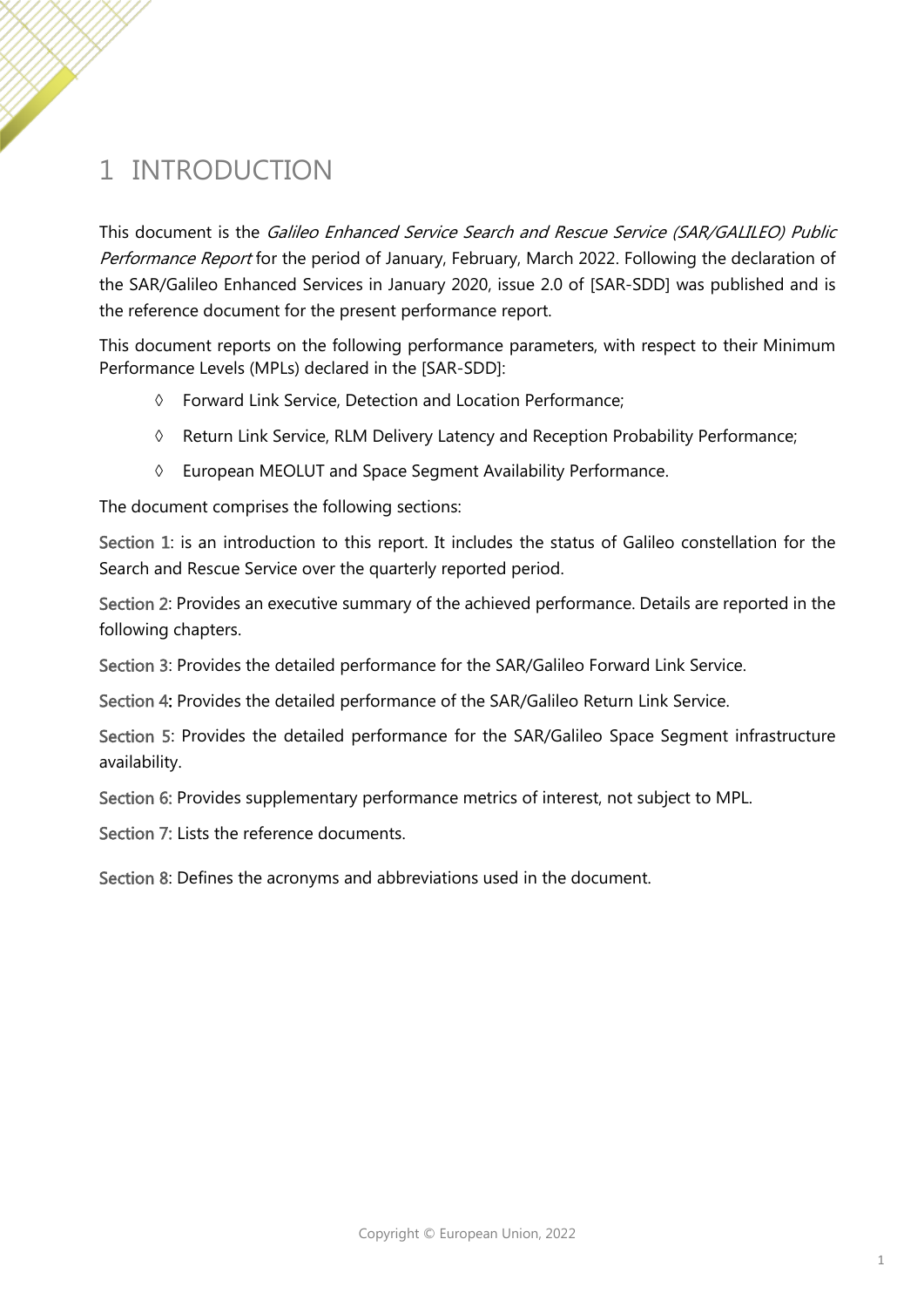[Table 1](#page-5-0) provides the status of the relevant SAR/Galileo space constellation, for which the performance data has been derived for the reported period.

| <b>Satellite Code</b> | SV ID<br>(PRN) | <b>Cospas-Sarsat</b><br>ID | <b>Orbital Slot</b> | <b>Status</b>          |
|-----------------------|----------------|----------------------------|---------------------|------------------------|
| GSAT-0103             | 19             | 419                        | CO <sub>4</sub>     | Available              |
| GSAT-0104             | 20             | 420                        | C14                 | Available <sup>1</sup> |
| GSAT-0201             | 18             | 418                        | Ecc <sup>2</sup>    | Available              |
| GSAT-0202             | 14             | 414                        | Ecc <sup>2</sup>    | Available              |
| GSAT-0203             | 26             | 426                        | <b>B08</b>          | Available              |
| GSAT-0205             | 24             | 424                        | A08                 | Available              |
| GSAT-0204             | 22             | 422                        | <b>B14</b>          | Available <sup>3</sup> |
| GSAT-0206             | 30             | 430                        | A05                 | Available              |
| GSAT-0207             | 07             | 407                        | CO <sub>1</sub>     | Available              |
| GSAT-0208             | 08             | 408                        | CO <sub>7</sub>     | Available              |
| GSAT-0209             | 09             | 409                        | CO <sub>2</sub>     | Available              |
| GSAT-0210             | 01             | 401                        | A02                 | Available              |
| GSAT-0211             | 02             | 402                        | A06                 | Available              |
| GSAT-0212             | 03             | 403                        | CO <sub>3</sub>     | Available              |
| GSAT-0213             | 04             | 404                        | C <sub>06</sub>     | Available              |
| GSAT-0214             | 05             | 405                        | CO8                 | Available              |
| GSAT-0215             | 21             | 421                        | A03                 | Available              |
| GSAT-0216             | 25             | 425                        | A07                 | Available              |
| GSAT-0217             | 27             | 427                        | A04                 | Available              |
| GSAT-0218             | 31             | 431                        | A01                 | Available              |
| GSAT-0219             | 36             | 436                        | <b>B04</b>          | Available              |
| GSAT-0220             | 31             | 413                        | <b>B01</b>          | Available              |
| GSAT-0221             | 15             | 415                        | <b>B02</b>          | Available              |
| GSAT-0222             | 33             | 433                        | B07                 | Available              |

Table 1: Galileo Reported Constellation Information for the SAR/Galileo Service

<span id="page-5-0"></span>For the most up-to-date information, please refer to the European GNSS Service Centre (GSC) Web pages listed in [Table 2](#page-6-0) hereafter.

<sup>&</sup>lt;sup>1</sup> Galileo satellite GSAT-0104 SART is active and used in operations only for SAR/Galileo FLS Service.

<sup>&</sup>lt;sup>2</sup> Although Galileo satellites GSAT-0201 and GSA-0202 are located in an eccentric orbit, they have been declared operational for the SAR/Galileo Services

<sup>&</sup>lt;sup>3</sup> Galileo satellite GSAT-0204 SART is operational and available for SAR/Galileo FLS only, since May 4th 2020.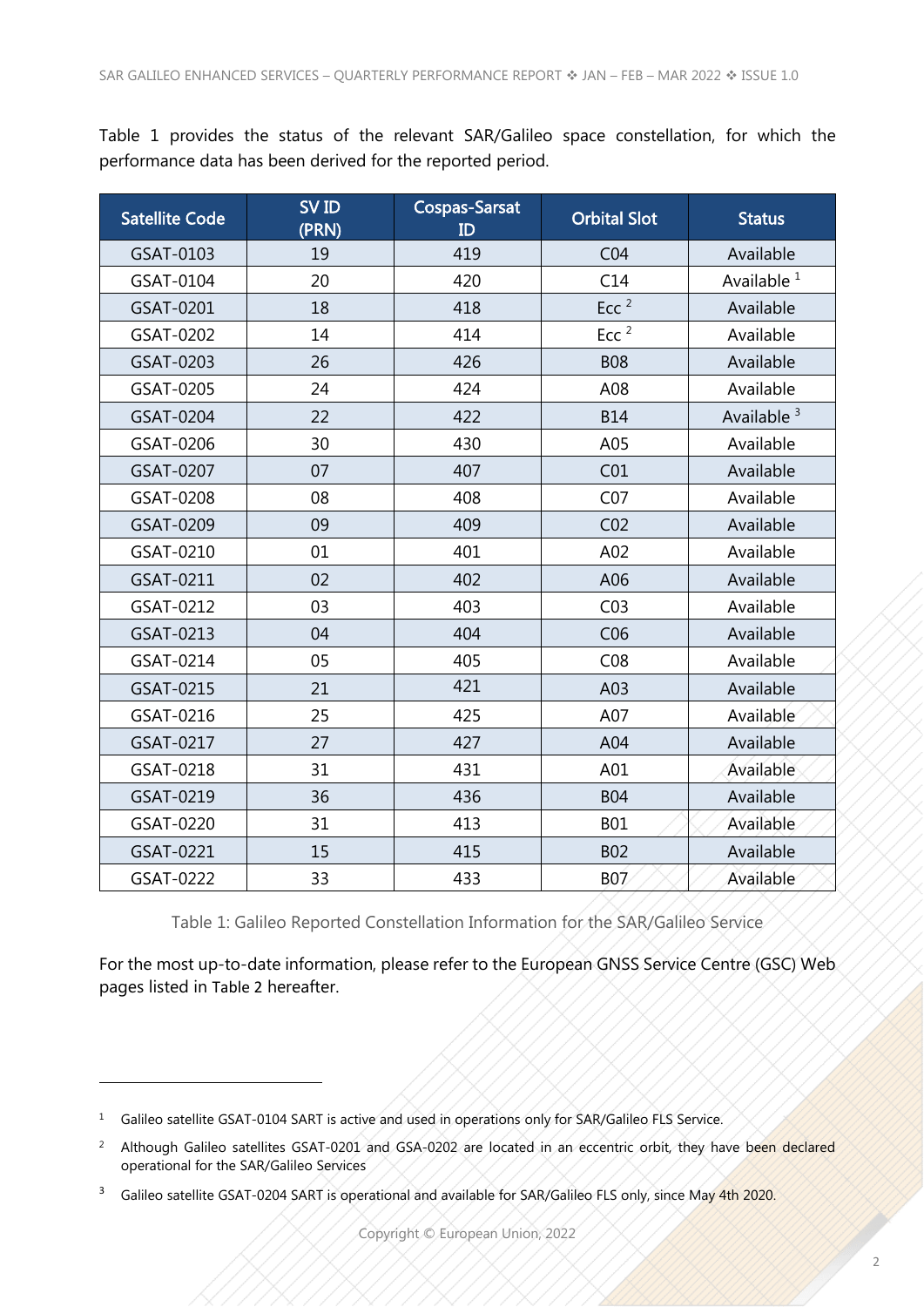| <b>GNSS Service Centre Web Resources</b>                              |                                                                              |  |  |
|-----------------------------------------------------------------------|------------------------------------------------------------------------------|--|--|
| Constellation Information                                             | www.gsc-europa.eu/system-status/Constellation-Information                    |  |  |
| Reference Constellation<br><b>Orbital and Technical</b><br>Parameters | www.gsc-europa.eu/system-service-status/orbital-and-technical-<br>parameters |  |  |
| Incident Reporting                                                    | www.gsc-europa.eu/helpdesk<br>(Report a Galileo Incident)                    |  |  |
| Interactive support to users                                          | www.gsc-europa.eu/helpdesk<br>(Raise your questions)                         |  |  |

Table 2: GSC Main Information Web pages About Galileo Status

<span id="page-6-0"></span>Note that the Galileo Help Desk allows close interaction with users, both to support the exploitation of Galileo services and collect relevant information on signal performance as observed by the users.

Finally, GSC provides an important service which consists in the provision of detailed orbit data for the Galileo satellites on a server accessible to the SAR community. Access to this server can be requested via the Galileo Help Desk.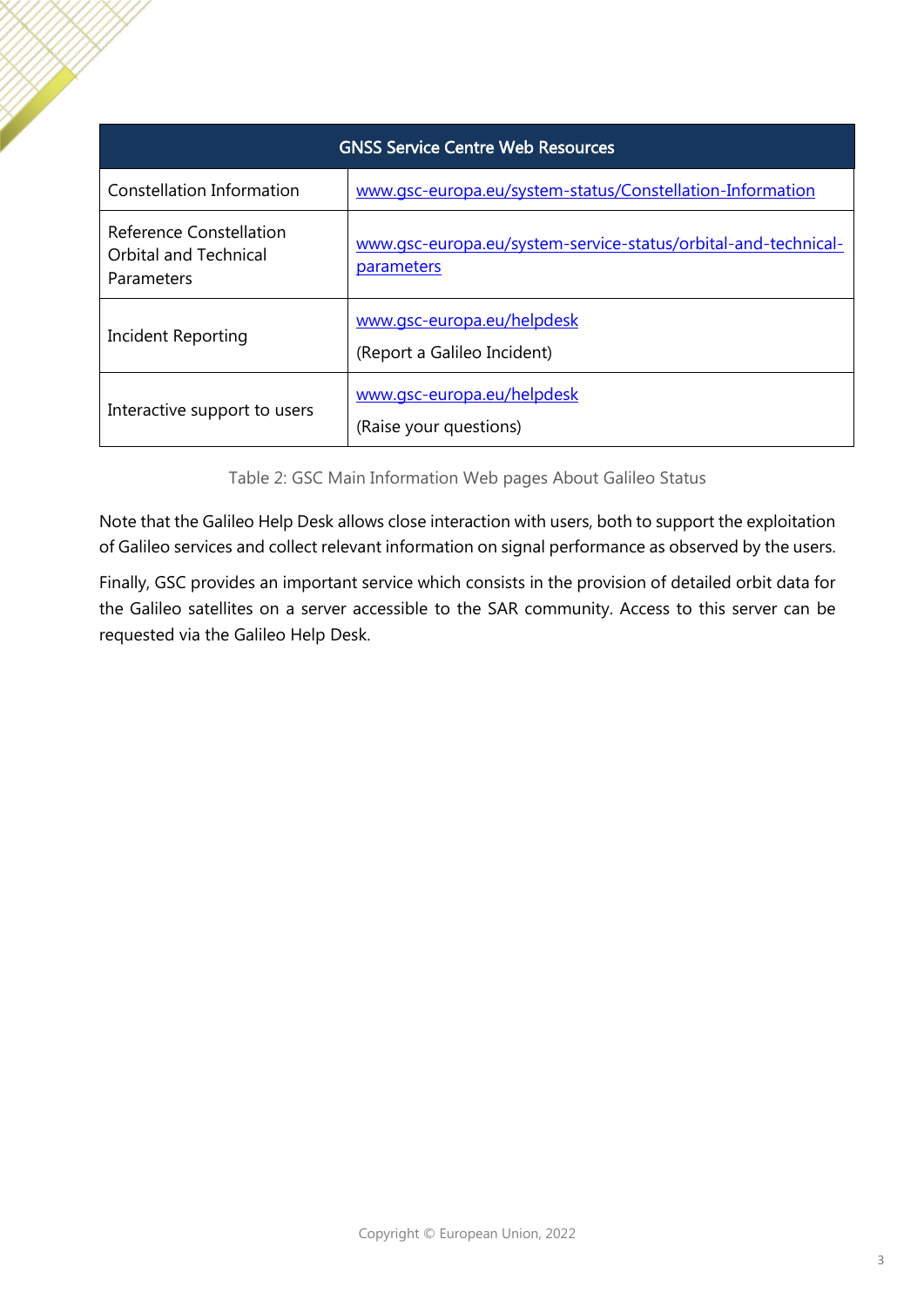# <span id="page-7-0"></span>2 EXECUTIVE SUMMARY

#### During the reported period, the measured SAR/Galileo Service performance figures exceeded the Minimum Performance Level (MPL) targets specified in the [\[SAR-SDD\]](#page-23-1) with significant margins.

The following dashboards [\(Table 3a](#page-7-1) and [Table 3b](#page-8-0)) summarise the compliance with the MPLs, using the colour coding defined in the subsequent legend [Table 3c](#page-8-1).

|         | <b>SAR MPLs</b>           |                   | <b>Target</b><br>Value | <b>Element</b>                     | $Jan-22$ | Feb-22 | Mar-22 |
|---------|---------------------------|-------------------|------------------------|------------------------------------|----------|--------|--------|
|         |                           |                   |                        | GAL-EU1 - Toulouse                 |          |        |        |
|         | <b>Detection</b>          |                   |                        | GAL-EU2 - Spitsbergen              |          |        |        |
|         | (Probability)             | Valid             | $> = 99\%$             | GAL-EU3 - Santa Maria              |          |        |        |
|         |                           |                   |                        | GAL-EU4 - Maspalomas               |          |        |        |
|         |                           |                   |                        | GAL-EU5 - Larnaca                  |          |        |        |
|         |                           |                   |                        | GAL-EU1 - Toulouse                 |          |        |        |
|         |                           | 5 km              |                        | GAL-EU2 - Spitsbergen              |          |        |        |
|         |                           | $[1-12B]$         | $> = 95%$              | GAL-EU3 - Santa Maria              |          |        |        |
|         |                           |                   |                        | GAL-EU4 - Maspalomas               |          |        |        |
|         | Localization<br>(Quality) |                   |                        | GAL-EU5 - Larnaca                  |          |        |        |
|         |                           | 5 km<br>[SB]      | $>=90%$                | GAL-EU1 - Toulouse                 |          |        |        |
|         |                           |                   |                        | GAL-EU2 - Spitsbergen              |          |        |        |
|         |                           |                   |                        | GAL-EU3 - Santa Maria              |          |        |        |
|         |                           |                   |                        | GAL-EU4 - Maspalomas               |          |        |        |
| Service |                           |                   |                        | GAL-EU5 - Larnaca                  |          |        |        |
|         |                           | L.Prob.<br>[SB]   | $>=90%$                | GAL-EU1 - Toulouse                 |          |        |        |
|         |                           |                   |                        | GAL-EU2 - Spitsbergen              |          |        |        |
|         |                           |                   |                        | GAL-EU3 - Santa Maria              |          |        |        |
|         |                           |                   |                        | GAL-EU4 - Maspalomas               |          |        |        |
|         |                           |                   |                        | GAL-EU5 - Larnaca                  |          |        |        |
|         |                           |                   |                        | GAL-EU1 - Toulouse                 |          |        |        |
|         |                           | L.Prob.           |                        | GAL-EU2 - Spitsbergen              |          |        |        |
|         |                           | $[1-12B]$         | $>=98%$                | GAL-EU3 - Santa Maria              |          |        |        |
|         |                           |                   |                        | GAL-EU4 - Maspalomas               |          |        |        |
|         |                           |                   |                        | GAL-EU5 - Larnaca                  |          |        |        |
|         | <b>RLM Delivery</b>       | Latency $\leq 15$ | $>=99%$                | Average among all                  |          |        |        |
|         |                           | [min]             |                        | <b>REFBES</b>                      |          |        |        |
|         | <b>RLM Reception</b>      | Probability       | $> = 99%$              | Average among all<br><b>REFBEs</b> |          |        |        |

<span id="page-7-1"></span>Table 3a: MPL Fulfilment Status Dashboard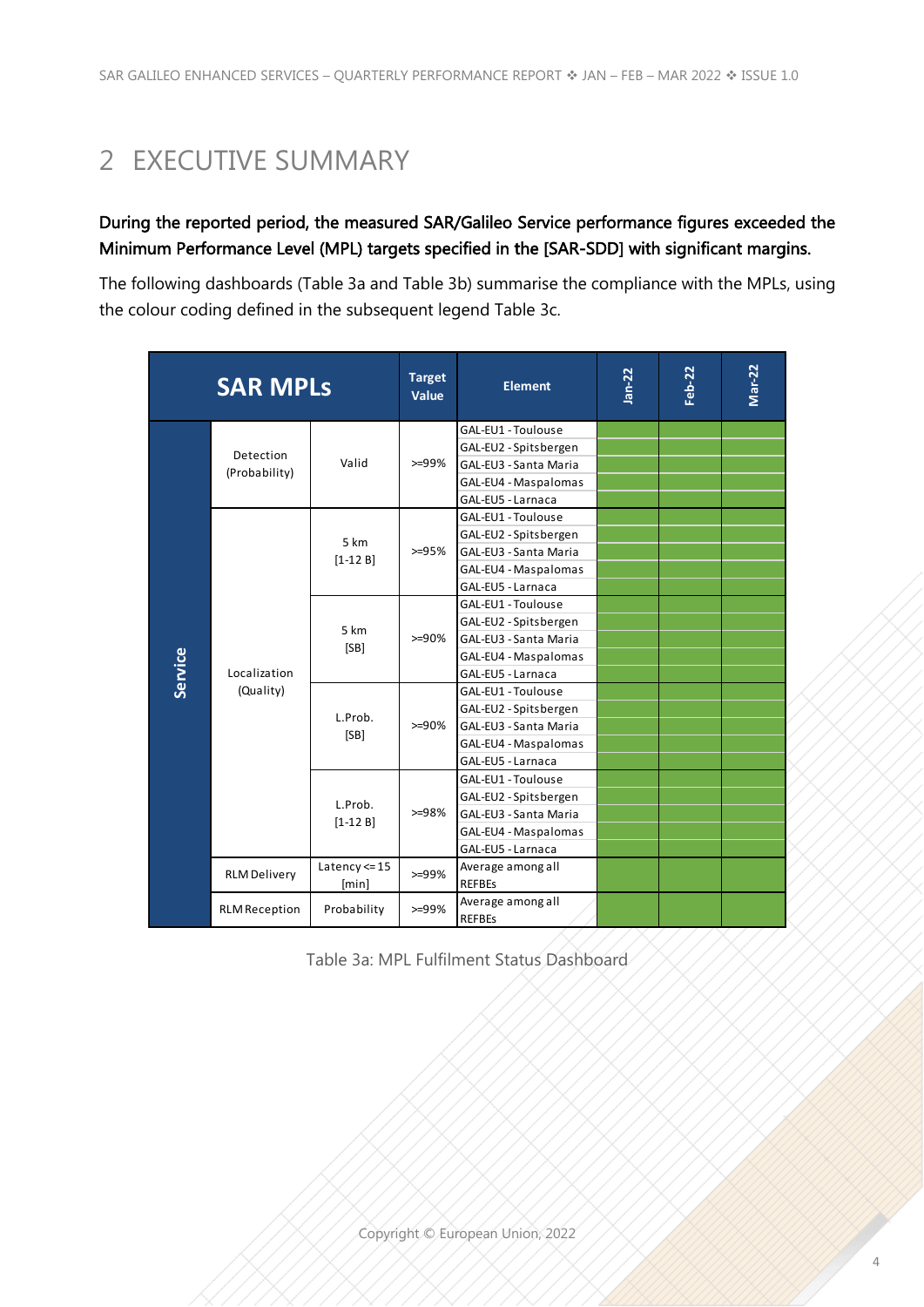|                                    | <b>SAR MPLs</b>             |                        | <b>Target</b><br>Value | <b>Element</b>                                                                                                                                                                                                                                                                                                       | Jan-22 | Feb-22 | Mar-22 |
|------------------------------------|-----------------------------|------------------------|------------------------|----------------------------------------------------------------------------------------------------------------------------------------------------------------------------------------------------------------------------------------------------------------------------------------------------------------------|--------|--------|--------|
| SAR Transponder Availability       | Per Satellite               | Monthly Percentage     | $>=95%$                | GSAT-0103<br>GSAT-0104<br>GSAT-0201<br>GSAT-0202<br>GSAT-0203<br>GSAT-0204<br>GSAT-0205<br>GSAT-0206<br>GSAT-0207<br>GSAT-0208<br>GSAT-0209<br>GSAT-0210<br>GSAT-2011<br>GSAT-0212<br>GSAT-0213<br>GSAT-0214<br>GSAT-0215<br>GSAT-0216<br>GSAT-0217<br>GSAT-0218<br>GSAT-0219<br>GSAT-0220<br>GSAT-0221<br>GSAT-0222 |        |        |        |
|                                    | <b>MEOLUT Status</b>        | Nominal                | $>=95%$                | Larnaca<br>Maspalomas<br>Spitsbergen                                                                                                                                                                                                                                                                                 |        |        |        |
| SAR Ground Segment<br>Availability |                             | Nominal or<br>Degraded | $>=97.5%$              | Larnaca<br>Maspalomas<br>Spitsbergen                                                                                                                                                                                                                                                                                 |        |        |        |
|                                    | <b>Forward Link Service</b> |                        | $>= 99%$               |                                                                                                                                                                                                                                                                                                                      |        |        |        |
|                                    | Return Link Service         |                        |                        | $>=95%$                                                                                                                                                                                                                                                                                                              |        |        |        |

Table 3b: MPL Fulfilment Status Dashboard (Availability)

#### Legend

<span id="page-8-0"></span>

| MPL measurement not available or not applicable                                  |
|----------------------------------------------------------------------------------|
| Target Value for MPL is fulfilled                                                |
| Target Value for MPL is NOT fulfilled (less than 10% away from the Target Value) |
| Target Value for MPL is NOT fulfilled (more than 10% away from the Target Value) |

Table 3c: Dashboards legend colour code

<span id="page-8-1"></span>The SAR/Galileo Forward Link and Return Link Service MPLs are computed based on the five SAR/Galileo Reference Beacons (REFBE) located in the SAR/Galileo Coverage area (SGC) defined in the [\[SAR-SDD\]](#page-23-1) and are provided for the worst and best REFBE location for each of the applicable individual performance parameters.

The Availability of the SAR/Galileo Forward Link Service met the MPL target set to 99% during the reporting period with annually normalised value of 99.89% in March.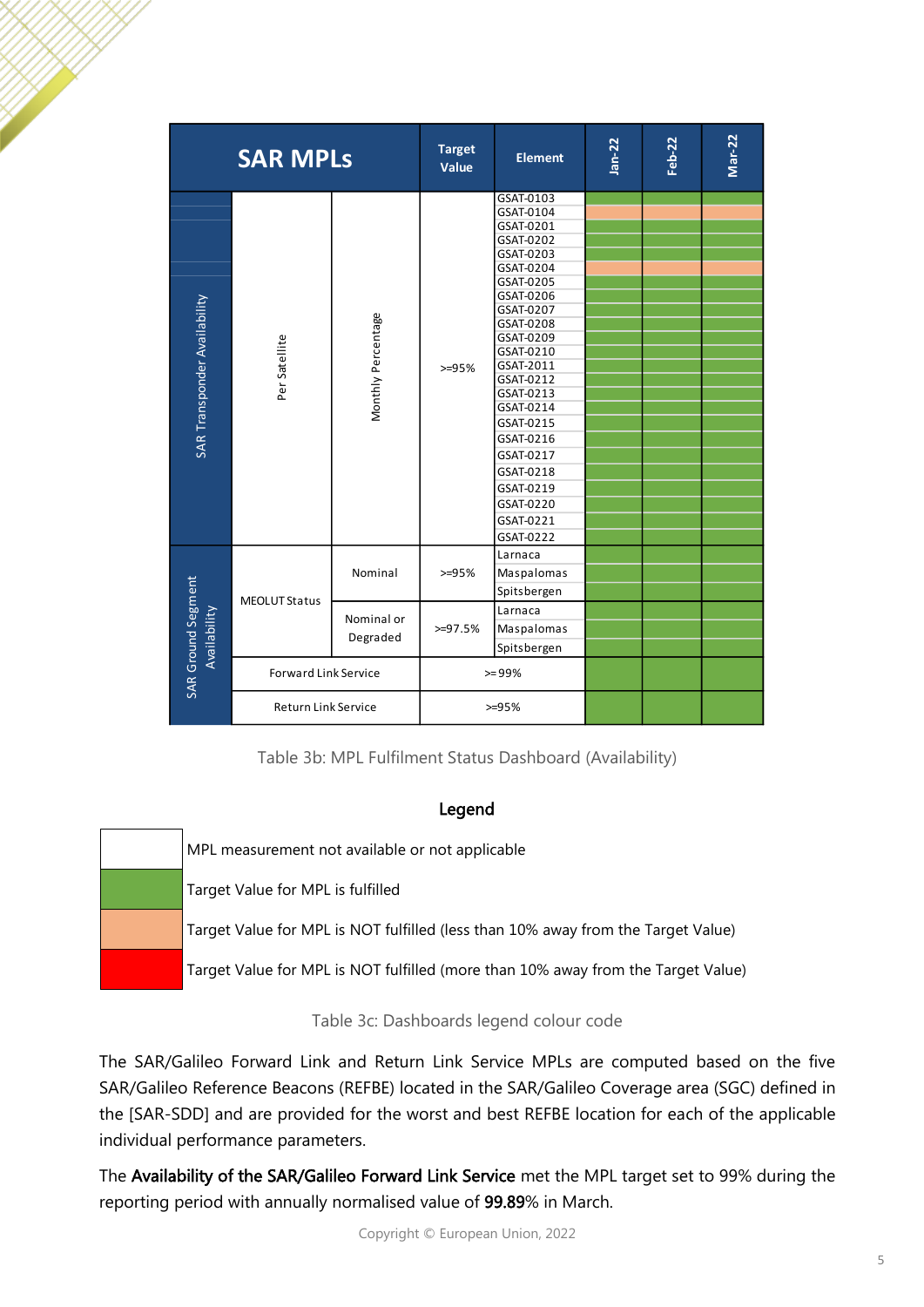The Availability of the SAR/Galileo European MEOLUT Facilities in "Nominal" and "Nominal + Degraded" modes during the reported period remains at excellent levels with annually normalised values in March better than 98.4% and 98.8% respectively, always above the MPL targets of 95% in "Nominal" and 97.5% in "Nominal + Degraded" modes.

The Performance of the Detection Service is above expectations, with monthly values of a valid message detection probability after a single transmitted burst of 100% every month of the reported period, where the MPL target is 99%.

The Performance of Location Probability achieved excellent values with monthly values higher than 99.0% for single burst, where the MPL target is 90%, and 100% after 12 transmitted bursts (multiburst), where the MPL target is 98%.

The Performance of Location Accuracy surpasses the targets with monthly values higher than 98.2% for single burst and 99.7% for multi-burst transmissions with an accuracy better than 5km, while the MPLs are 90% and 95% respectively.

The Availability of the SAR/Galileo Return Link Service was 100% every month of the reported period with an MPL set to 95%.

The RLM Delivery Latency within 15 min was above 99.94% and at 99.97% in average over the reported period for an MPL set to 99%.

The RLM Reception Probability was 99.94% in March and 100% in January and February for an MPL set to 99%.

The Availability of the SAR Transponders achieved excellent levels of performance with satellite transponder long-term availability above the MPL of 95% for all the SAR transponders, except for GSAT-0104 and GSAT-0204 which underwent orbit reallocations in April and May 2021 and for which the long-term availability is 86.03% and 91.39% respectively.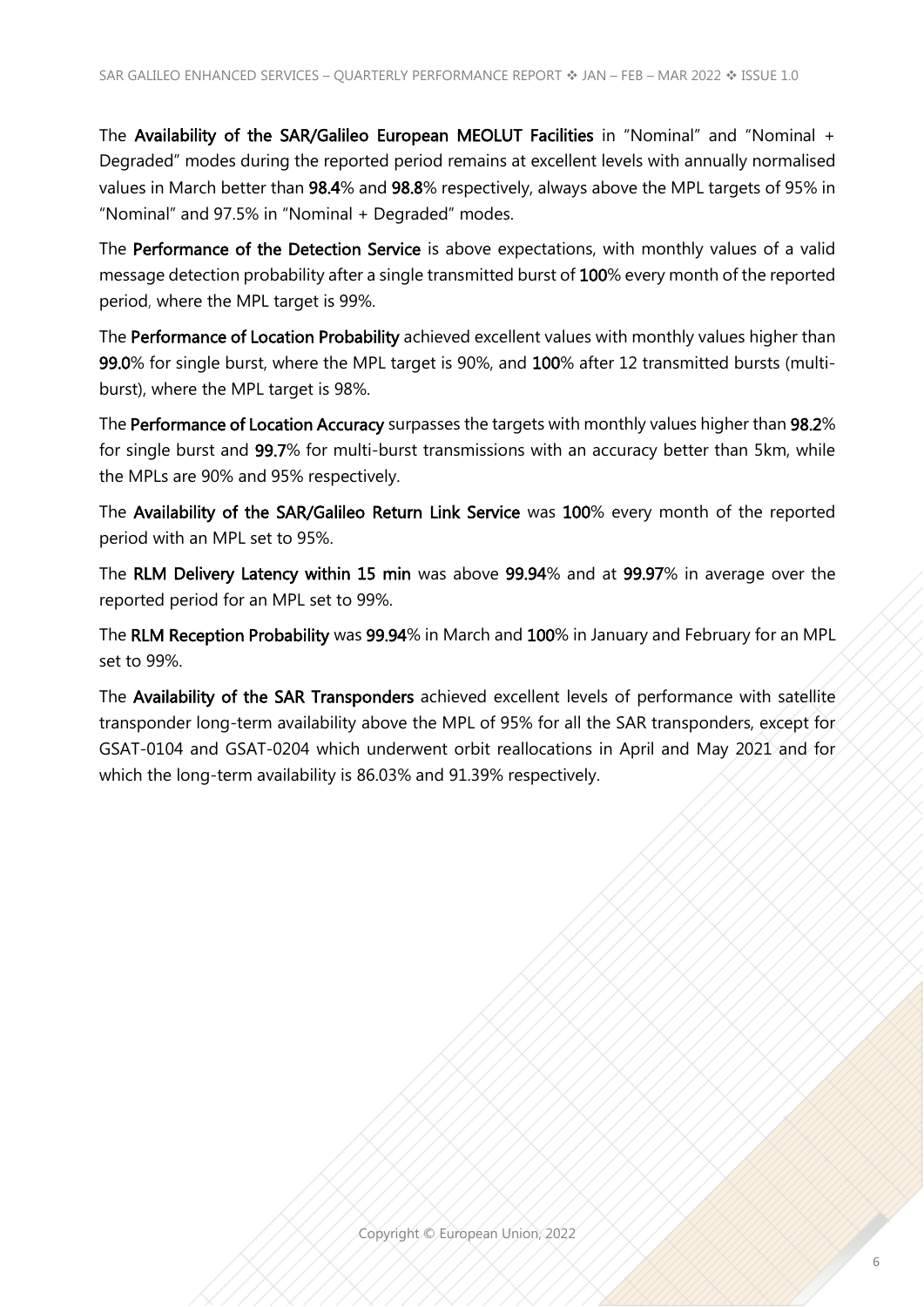## <span id="page-10-0"></span>3 SAR/GALILEO FORWARD LINK SERVICE PERFORMANCE

This section reports the following detailed performance figures for the SAR/Galileo Forward Link Service:

- $\Diamond$  Service availability in section [3.1;](#page-10-1)
- European MEOLUT facility availability in sectio[n0;](#page-10-3)
- Detection Probability in section [3.3;](#page-13-0)
- Location Probability in section [3.4.1;](#page-14-3)
- Location Accuracy in section [3.4.2.](#page-16-2)

#### <span id="page-10-1"></span>3.1 FORWARD LINK SERVICE AVAILABILITY

The MPL for the Forward Link Service availability is defined in the [\[SAR-SDD\]](#page-23-1)<sup>4</sup>. The Forward Link Service availability MPL is defined over a period of twelve months (long-term), with a sliding window moving one month ahead every month. [Figure 1](#page-10-2) below also report the short term (monthly) FLS availability to show the performance trend over time. During the reported period, the monthly FLS availability was 100%.

The normalised value was above 99.86% every month compliant with the MPL target of 99% defined over 12 months.



<span id="page-10-3"></span><span id="page-10-2"></span>Figure 1: Forward Link Service Availability - monthly and long-term trend

<sup>4</sup> Ref.: [\[SAR-SDD\],](#page-23-1) §5.1.1 (Table 9)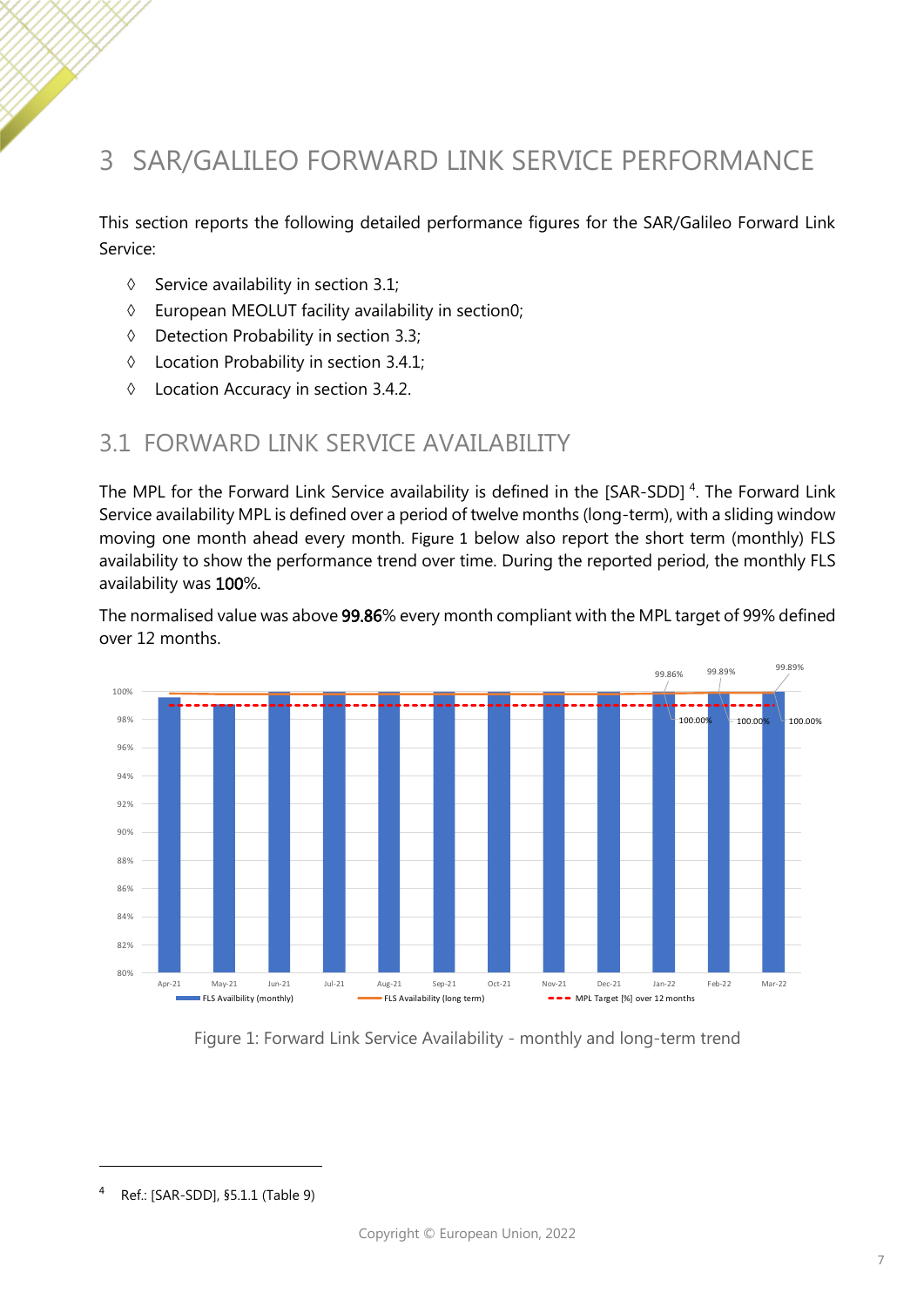#### <span id="page-11-0"></span>3.2 EUROPEAN MEOLUT FACILITY AVAILABILITY

The MPLs for the availability of the SAR/Galileo European MEOLUT Facility are defined in the [\[SAR-](#page-23-1)[SDD\]](#page-23-1)<sup>5</sup> over a period of twelve months (long-term), with a sliding window moving one month ahead every month. [Figure 2](#page-11-1) and [Figure 3,](#page-12-0) below, also report the short term (monthly) EU MEOLUT Local Facility availability to show the performance trend over time.

During the reported period, all EU MEOLUT Local Facilities show a long-term normalised "Nominal" mode availability performance compliant with the MPL target specified at 95%, achieving in March 2022 values of 99.2%, 99.2% and 98.4% for respectively Larnaca, Maspalomas and Spitsbergen EU MEOLUT Facilities long term availability.



<span id="page-11-1"></span>Figure 2: Per MEOLUT Facility Monthly Availability of Nominal Mode [%]

<sup>5</sup> Ref.: [\[SAR-SDD\],](#page-23-1) §5.1.2 (Table 10)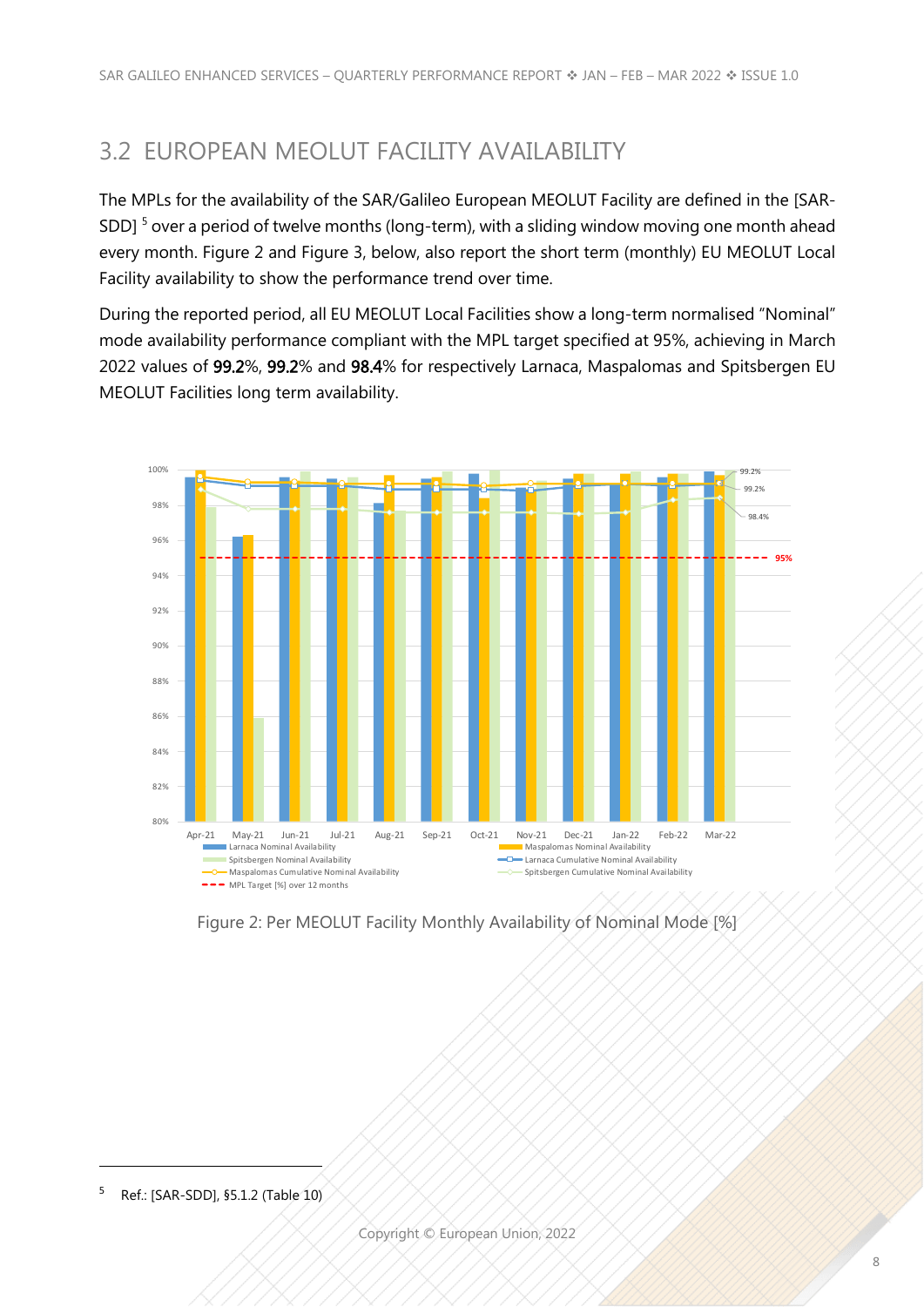The "Nominal + Degraded" mode availability is reported in [Figure 3](#page-12-0) below with annually normalised values obtained per European MEOLUT Facility during the last twelve months of service, with an MPL target specified at 97.5%. The cumulative values always exceed the MPL for all the three European MEOLUT Facilities during the reported period achieving in March 2022 values of 99.3%, 99.6% and 98.8% for respectively Larnaca, Maspalomas and Spitsbergen EU MEOLUT Facilities long term availability.



<span id="page-12-0"></span>Figure 3: Per MEOLUT Facility Monthly Availability of "Nominal + Degraded" Mode [%]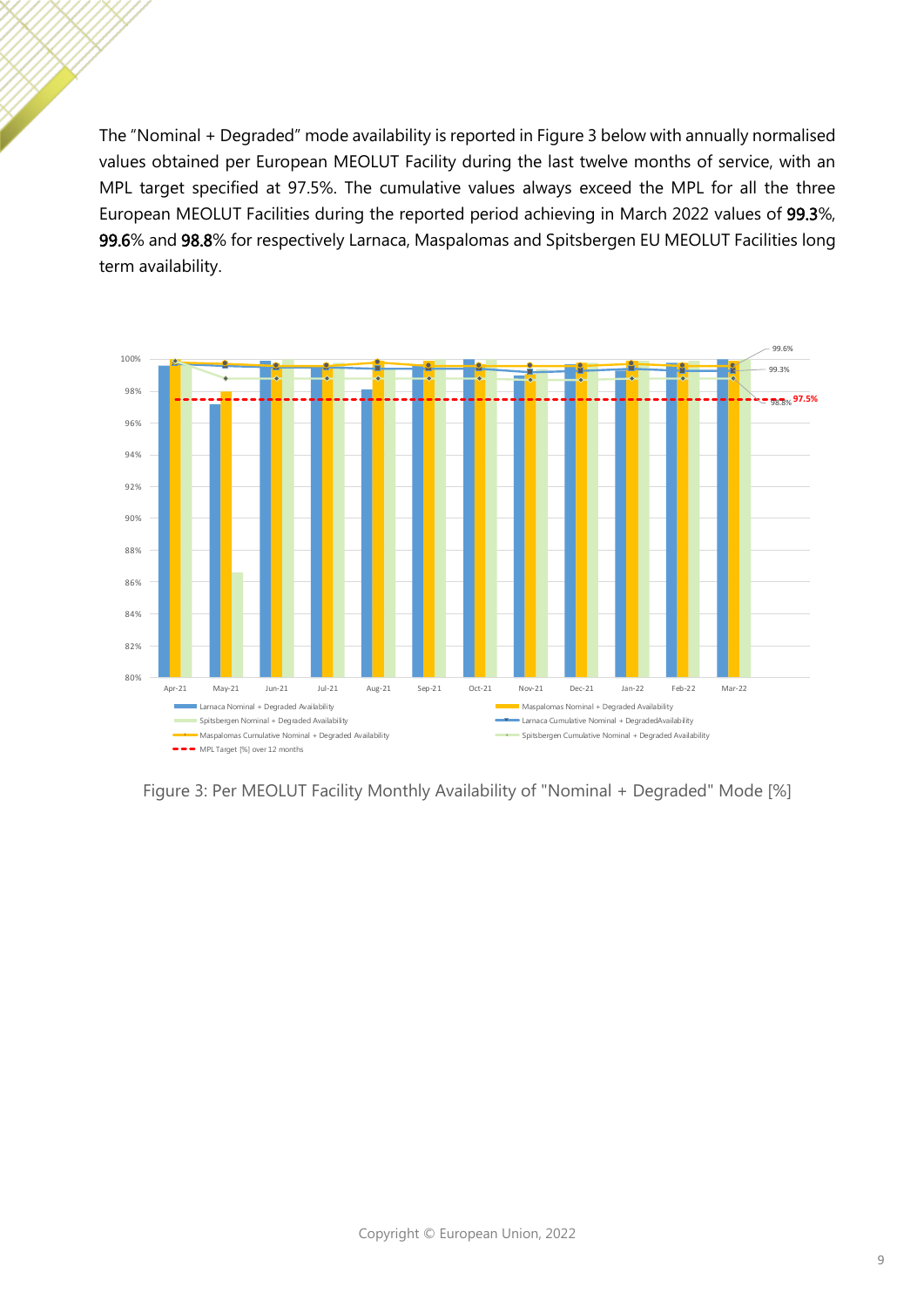#### <span id="page-13-0"></span>3.3 DETECTION PERFORMANCE

The detection probability performance is computed for each Reference Beacon as the valid message detection probability after 1 transmitted burst. The detailed computation process for this performance parameter is described in the [\[SAR-SDD\].](#page-23-1) The MPL specified at 99% <sup>6</sup> is valid whether the SAR/Galileo MEOLUT Facilities are in Nominal or Degraded mode.

[Figure 4](#page-13-1) below shows the monthly valid message detection probability for each Reference Beacon which achieved 100% every month during the reported period.



<span id="page-13-1"></span>Figure 4: Per Reference Beacon Valid Message Detection Probability [%]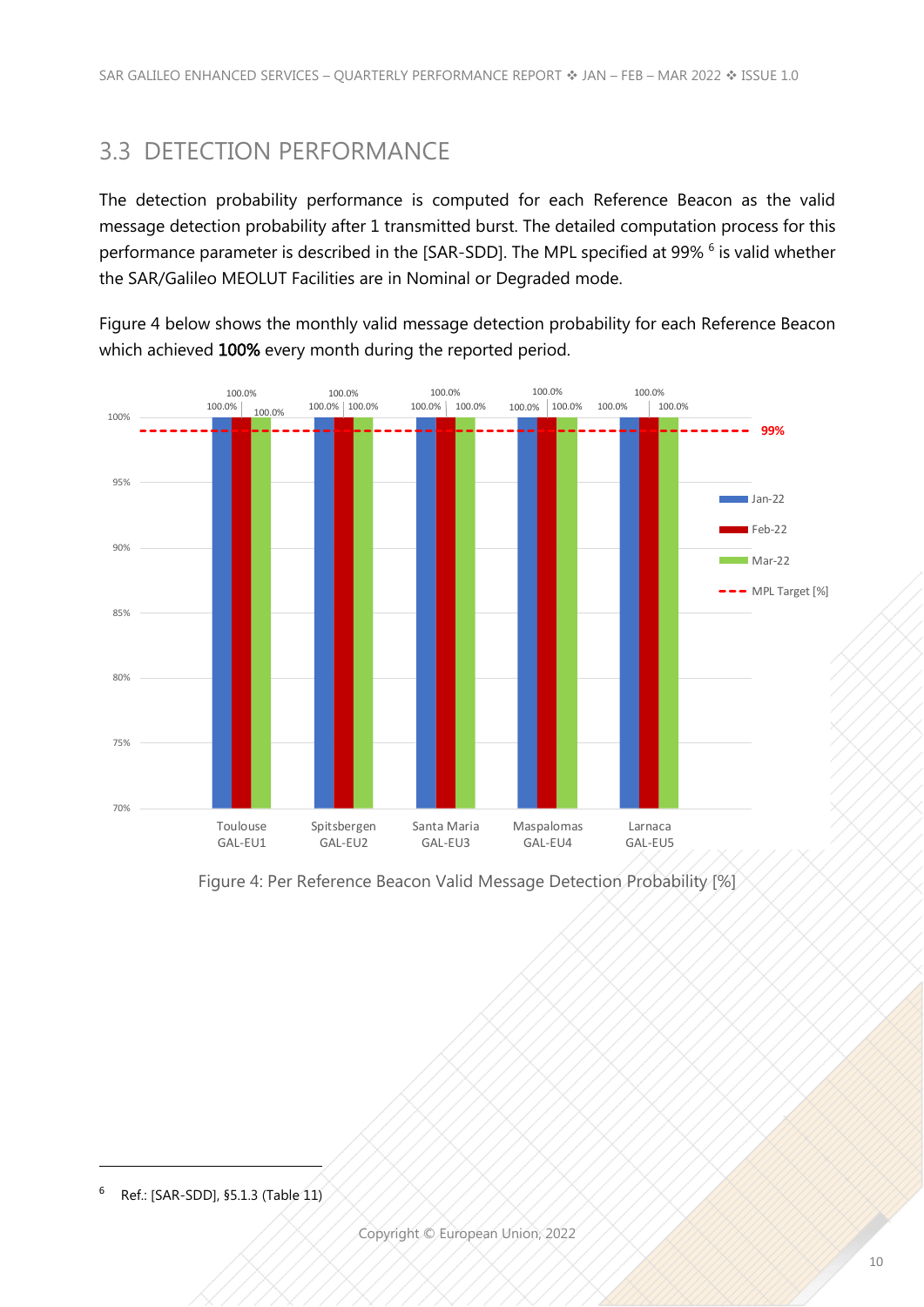## <span id="page-14-0"></span>3.4 LOCATION PERFORMANCE

## <span id="page-14-3"></span><span id="page-14-1"></span>3.4.1 LOCATION PROBABILITY

The location probability performance is computed for each Reference Beacon after 1 transmitted burst (single-burst) and after 12 transmitted bursts (multi-burst). The detailed computation process for this performance parameter is described in the [\[SAR-SDD\]](#page-23-1) and the MPLs specified at 90%  $^7$  in single burst and 98% in multi-burst are valid when the SAR/Galileo MEOLUT Facilities are in Nominal Mode.

[Figure 5](#page-14-2) below shows the monthly single-burst location probability which comfortably exceeds the defined MPL of 90% for each of the SAR/Galileo Reference Beacons, with a minimum value of 99.0%, a best value of 100% and an average over the reported period of 99.9%.



<span id="page-14-2"></span>Figure 5: Per Reference Beacon Single Burst Location Probability [%]

<sup>7</sup> Ref.: [\[SAR-SDD\],](#page-23-1) §5.1.4 (Table 12)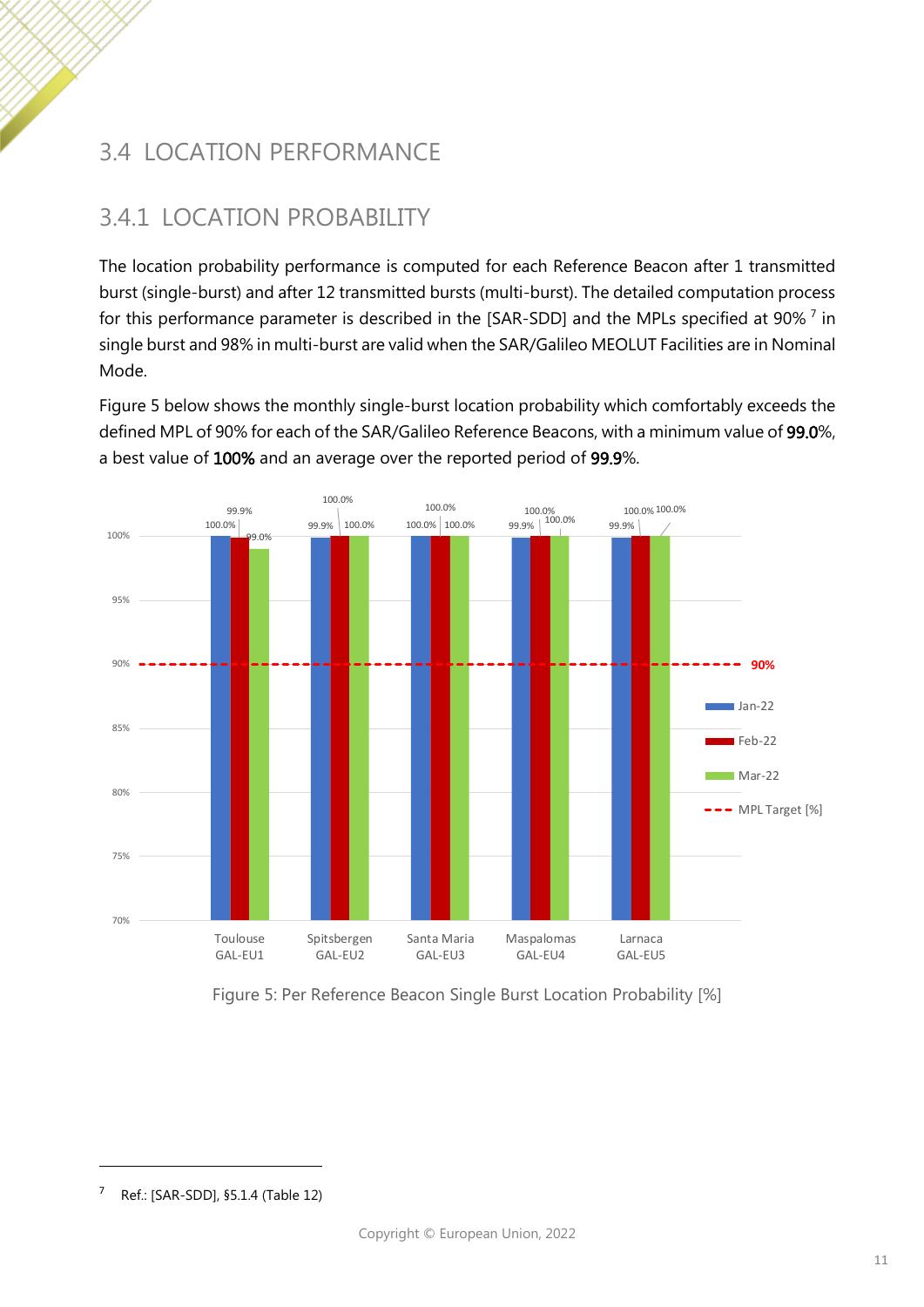[Figure 6](#page-15-0) below shows the monthly multi-burst location probability which meets the defined MPL of 98% for each of the SAR/Galileo Reference Beacons, with a minimum value of 100%, a best value of 100% and an average over the reported period of 100%.

**Per Reference Beacon Multi-Burst Location Probability [%]**



<span id="page-15-0"></span>Figure 6: Per Reference Beacon Multi-Burst Location Probability [%]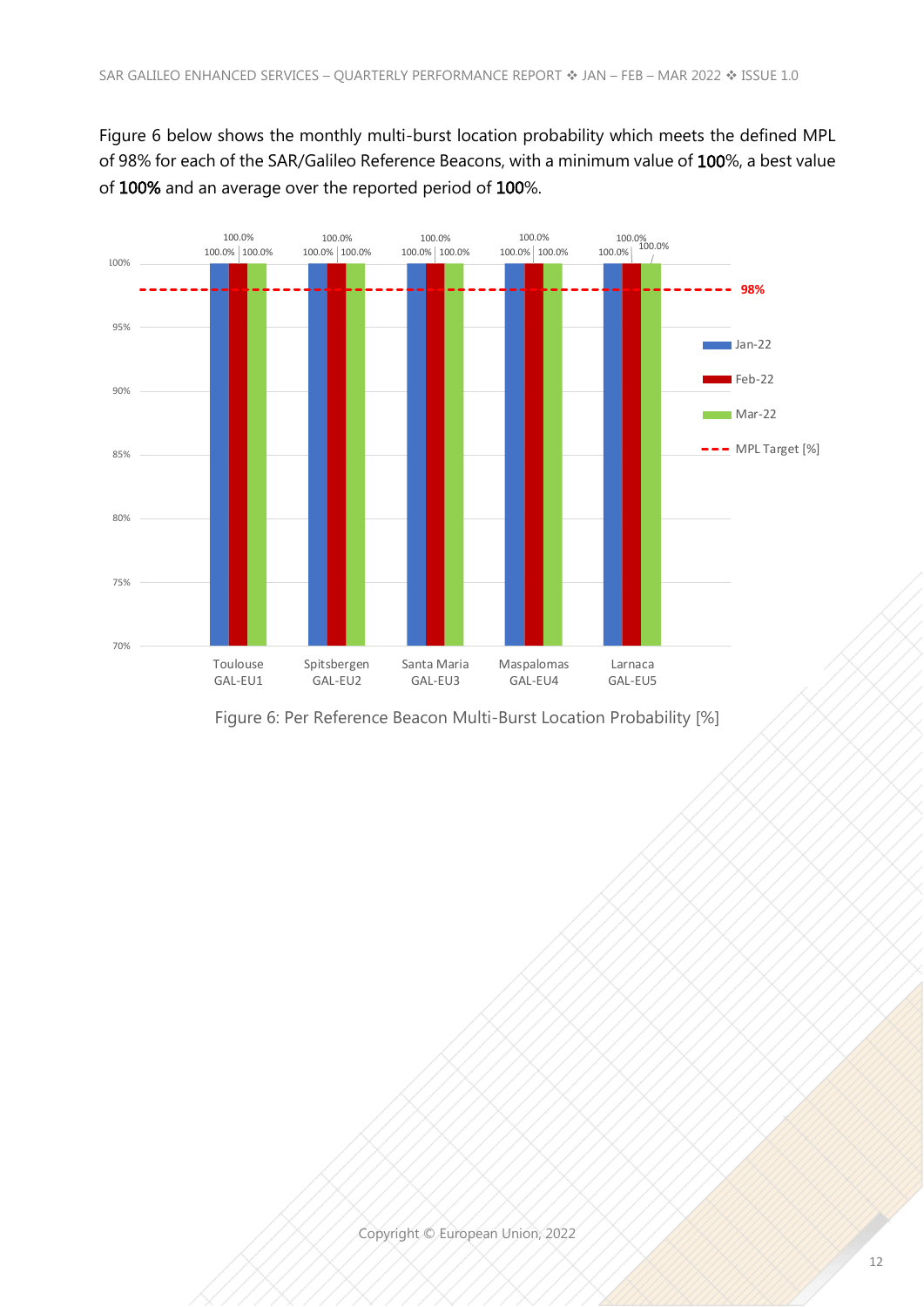## <span id="page-16-2"></span><span id="page-16-0"></span>3.4.2 LOCATION ACCURACY

The location accuracy performance is defined in the [\[SAR-SDD\]](#page-23-1) as the probability to produce a location with an error bounded by a given threshold, namely 2km and 5km. The location accuracy MPLs specified in the [\[SAR-SDD\]](#page-23-1)  $^8$  are valid when the MEOLUT is in Nominal mode and the results are presented per Reference Beacon in [Figure 7](#page-16-1) and [Figure 8](#page-17-0) for the 5km error in single-burst and multi-burst and in [Figure 10](#page-21-2) for the 2km threshold in multi-burst only (reported only as metric).

[Figure 7](#page-16-1) below shows the monthly single-burst 5km location accuracy which meets the defined MPL of 90% for each of the SAR/Galileo Reference Beacons, with a minimum value of 98.2%, a best value of 100% and an average over the reported period of 99.5%.



<span id="page-16-1"></span>Figure 7: Per Reference Beacon Probability of 5km Accuracy in Single Burst [%]

<sup>8</sup> Ref.: [\[SAR-SDD\],](#page-23-1) §5.1.4 (Table 12)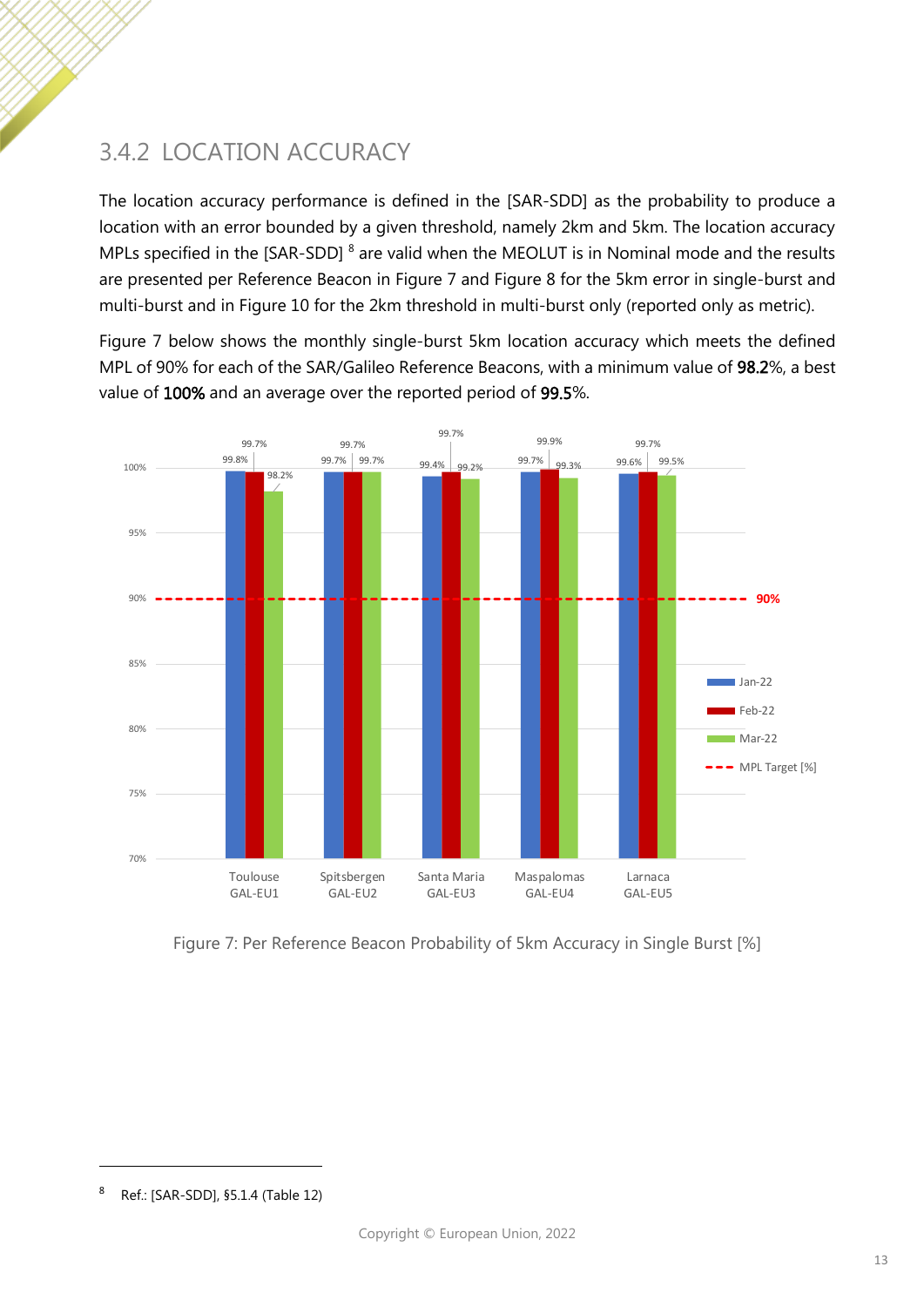[Figure 8](#page-17-0) below shows the monthly multi-burst 5km location accuracy which meets the defined MPL of 95% for each of the SAR/Galileo Reference Beacons, with a minimum value of 99.7%, a best value of 100% and an average over the reported period of 99.9%.



<span id="page-17-0"></span>Figure 8: Per Reference Beacon Probability of 5km Accuracy in Multi-Burst [%]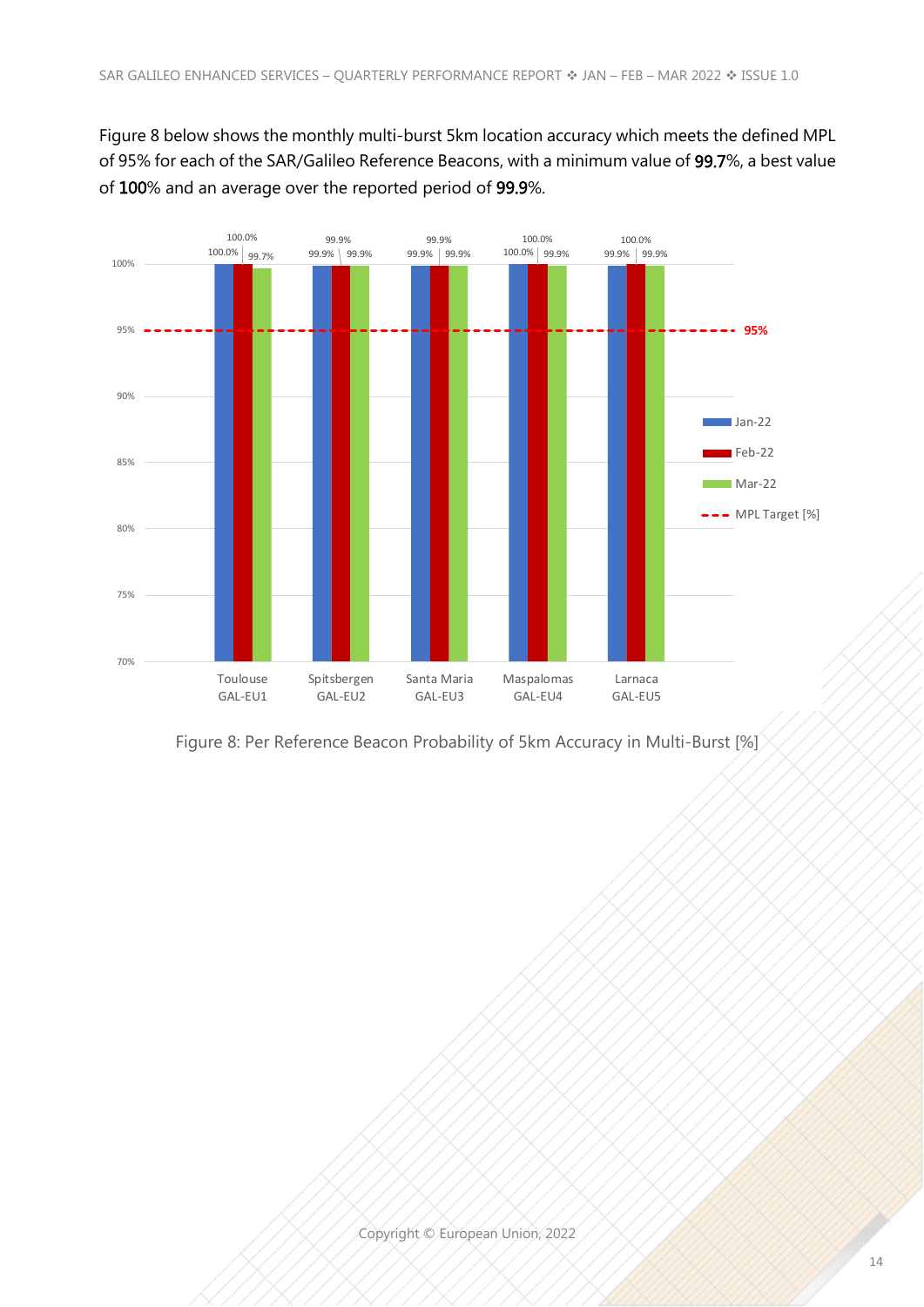# <span id="page-18-0"></span>4 RETURN LINK SERVICE PERFORMANCE

#### <span id="page-18-1"></span>4.1 RETURN LINK SERVICE AVAILABILITY

The MPL for the Return Link Service availability is defined in the [\[SAR-SDD\]](#page-23-1)  $^9$ .

The Return Link Service availability MPL is defined over a period of twelve months (long-term), with a sliding window moving one month ahead every month.

During the reported period, the monthly RLS availability was 100% in January and February, and 99.85% in March. The normalized value was above 99.87% every month compliant with the MPL target of 99% defined over 12 months.



<span id="page-18-2"></span>Figure 9: Return Link Service Availability - monthly and long-term trend

<sup>9</sup> Ref.: [\[SAR-SDD\],](#page-23-1) §5.2.1 (Table 14)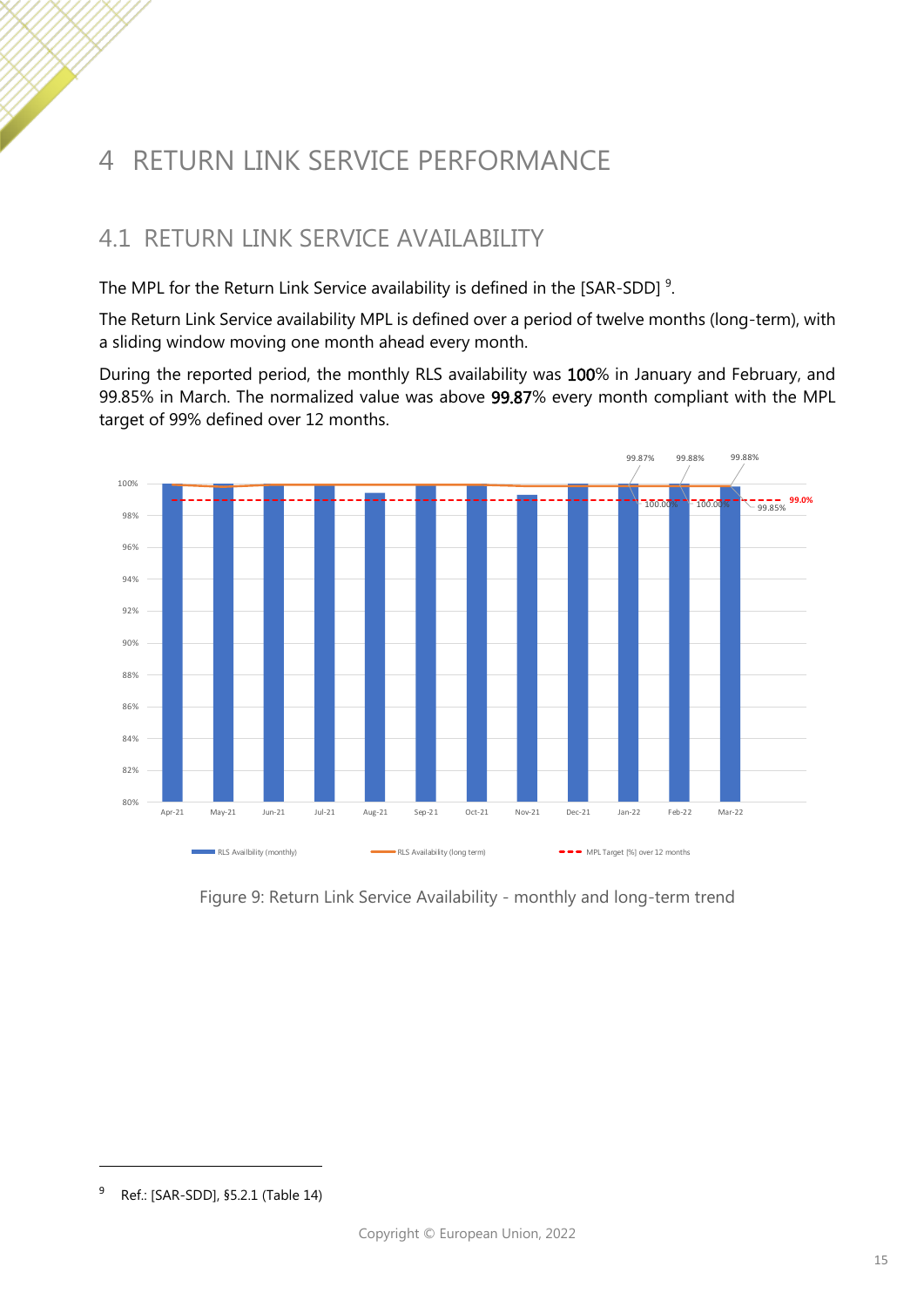#### <span id="page-19-0"></span>4.2 RLM DELIVERY LATENCY AND RECEPTION PROBABILITY

The Galileo System delivery latency and RLM Reception Probability MPLs always refer to the percentage of time that the RLS is available and are bounded by transmission of the Galileo Navigation Message in the SIS and the probability of an error free decoding of the RLM fields of the Galileo Navigation Message retrieved from the SIS at the GNSS receiver in, or connected to, the originating alert beacon.

#### <span id="page-19-1"></span>4.2.1 DELIVERY LATENCY

<span id="page-19-3"></span>The RLS delivery latency within 15 [min] performance is computed over a calendar month. The boundaries of the monitored loop are defined in the [\[SAR-SDD\]](#page-23-1) and the MPL is specified at 99%  $^{10}$ .

During the reported period, the monthly delivery latency was above the MPL with an average value of 99.97%.

| SAR/Galileo RLS Delivery<br>Latency within 15 min [%] | January 2022 | February 2022 | <b>March 2022</b> |
|-------------------------------------------------------|--------------|---------------|-------------------|
| MPL Target [99%]                                      | 100%         | 99.94%        | 99.98%            |

<span id="page-19-2"></span>Table 4: Return Link Service Monthly Delivery Latency within 15 min, January – March 2022

#### 4.2.2 RECEPTION PROBABILITY

The RLS reception probability performance is computed over a calendar month. The MPL defined in the [\[SAR-SDD\]](#page-23-1) is set to 99%  $^{10}$  $^{10}$  $^{10}$ .

During the reported period, the monthly reception probability was above the MPL with a monthly and an average value of 99.98%.

| SAR/Galileo RLS Reception<br>probability [%] | January 2022 | February 2022 | <b>March 2022</b> |
|----------------------------------------------|--------------|---------------|-------------------|
| MPL Target [99%]                             | 100%         | 100%          | 99.94%            |

Table 5: Return Link Service Monthly Reception Probability, January – March 2022

<sup>10</sup> Ref.: [\[SAR-SDD\],](#page-23-1) §4.4 and §5.2.2 (Table 16)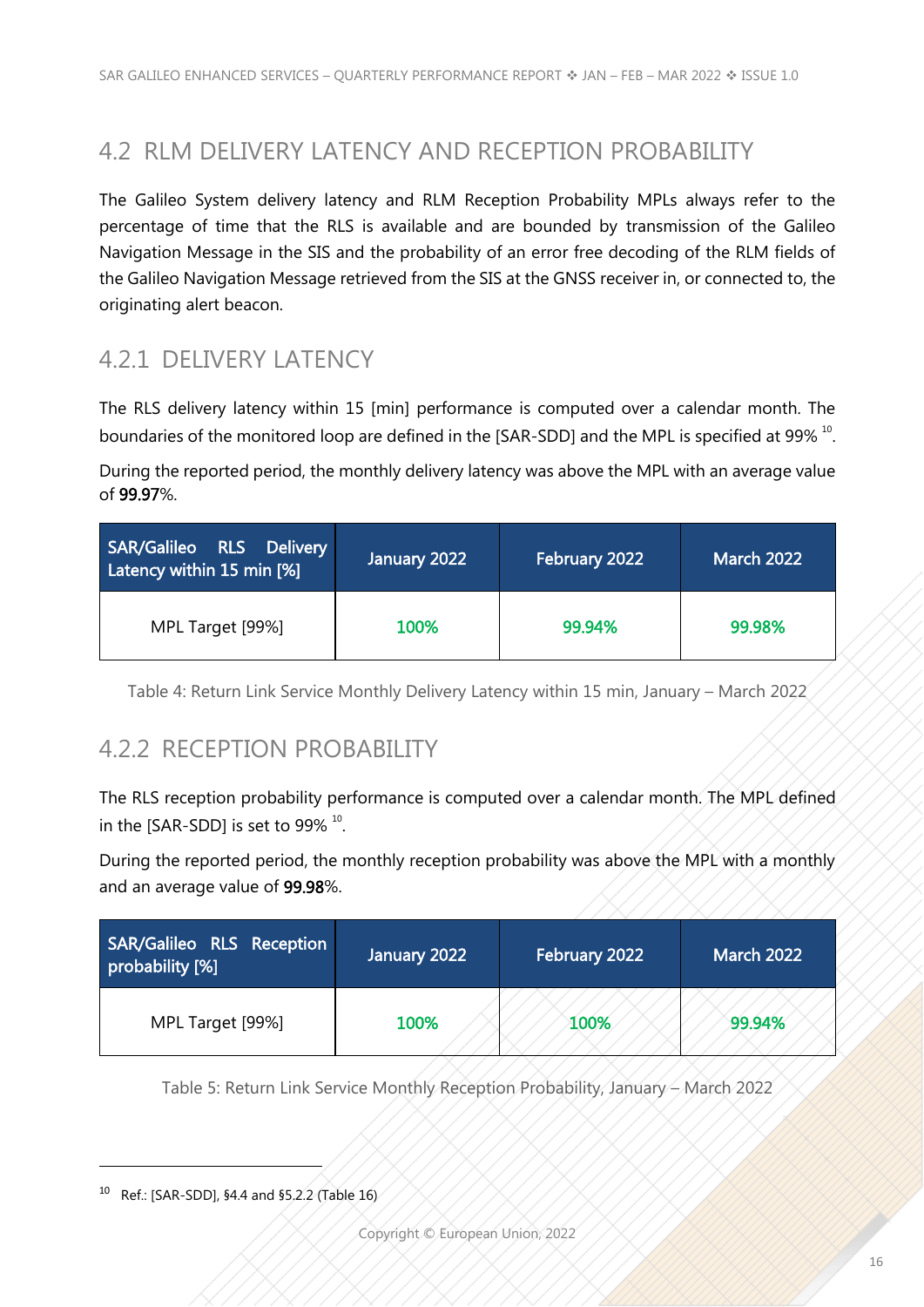# <span id="page-20-0"></span>5 SAR/GALILEO SPACE SEGMENT AVAILABILITY

The MPL defined in the [\[SAR-SDD\]](#page-23-1) is set to 95% <sup>11</sup> for every single SAR transponder (SART), to be normalised annually. All the Galileo SARTs obtained an availability performance of 100% every month of the reported period except for

- In February, GSAT-103 and GSAT-208 which respectively achieved 44.43% and 71.02% of monthly availability. The outages of GSAT-103 were due to unplanned unavailability, the outage of GSAT-208 was due to planned manoeuvres.
- In March, GSAT-205 and GSAT-209 which respectively achieved 74.27% and 69.68% of monthly availability. The outages of both GSAT-205 and GSAT-209 were due to planned manoeuvres.

All the satellites met the SAR Transponder availability MPL for the reporting period with values above 95.37% except for GSAT 0104 and GSAT 0204 . These satellites had a monthly availability of 100% during the reported period but the normalised value (over 12 consecutive months) are respectively 86.03% and 91.39% in March, as they are is still affected by the orbit reallocation operations of April and May 2021.

<sup>11</sup> Ref.: [\[SAR-SDD\],](#page-23-1) §5.3 (Table 18)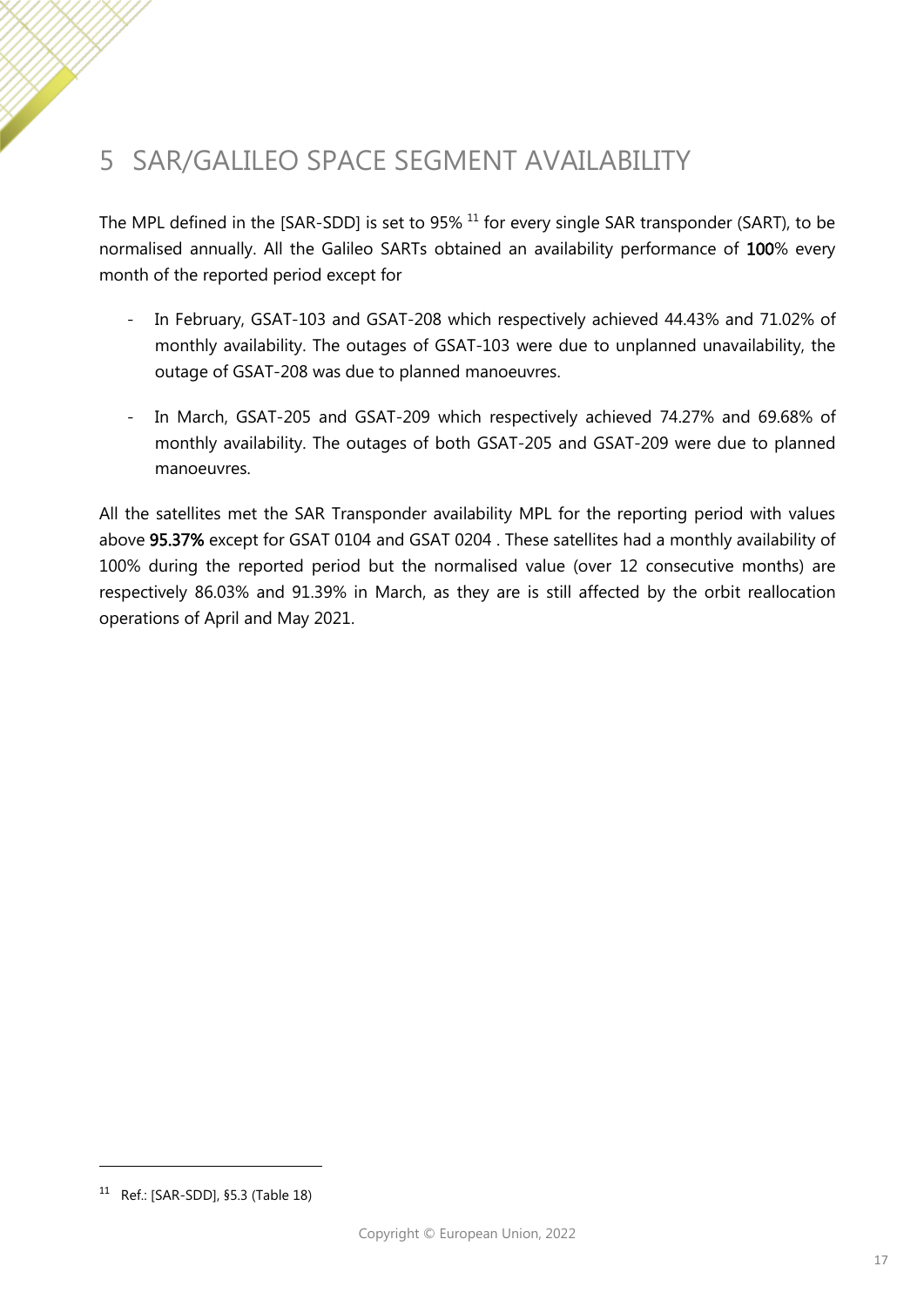# <span id="page-21-0"></span>6 SUPPLEMENTARY METRICS

This section reports relevant performance metrics of the SAR/Galileo Service that are not MPLs.

### <span id="page-21-1"></span>6.1 LOCATION ACCURACY PERFORMANCE WITHIN 2KM

Multi-burst location accuracy within 2km is an expected value defined in the [\[SAR-SDD\]](#page-23-1) at 90%<sup>12</sup>.

The expected value is met during the reported period for all the reference beacons as displayed in [Figure 10.](#page-21-2)

[Figure 10](#page-21-2) below shows the monthly multi-burst 2km location accuracy which comfortably exceeds the expected value of 90% for each of the SAR/Galileo Reference Beacons, with a minimum value of 97%, a best value of 98.5% and an average over the reported period of 97.8%.



<span id="page-21-2"></span>Figure 10: Per Reference Beacon Probability of 2km Accuracy in Multi-Burst [%]

<sup>12</sup> Ref.: [\[SAR-SDD\],](#page-23-1) §5.1.4 (Table 13)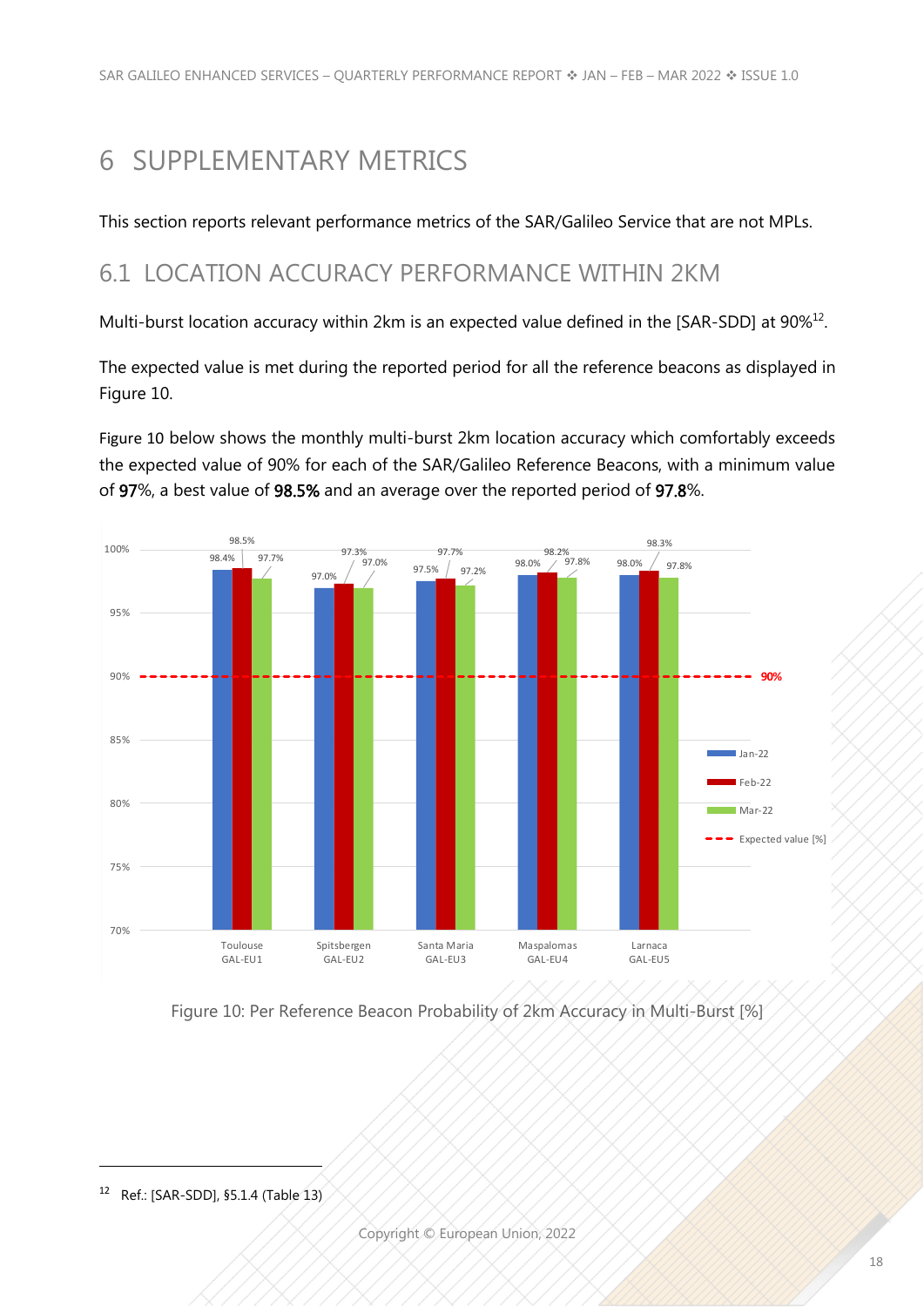### <span id="page-22-0"></span>6.2 SAR/GALILEO SERVER AVAILABILITY

The [\[SAR-SDD\]](#page-23-1) does not define a specific target for the SAR/Galileo Orbit Data Server availability, nevertheless it achieved an average value of 97.96% during the reported period.

The monthly average availability of orbital data for all Galileo satellites equipped with SAR Transponders and declared available for service is shown in [Table 6](#page-22-1) for information.

| <b>Other SAR/Galileo Ground Segment</b><br><b>Elements</b> | January 2022 | February 2022 | <b>March 2022</b> |
|------------------------------------------------------------|--------------|---------------|-------------------|
| SAR/Galileo Orbit Data Server Availability [%]             | 99.72%       | 96.68%        | 97.46%            |

<span id="page-22-1"></span>Table 6: SAR/Galileo Orbit Data Server Monthly Availability, January – March 2022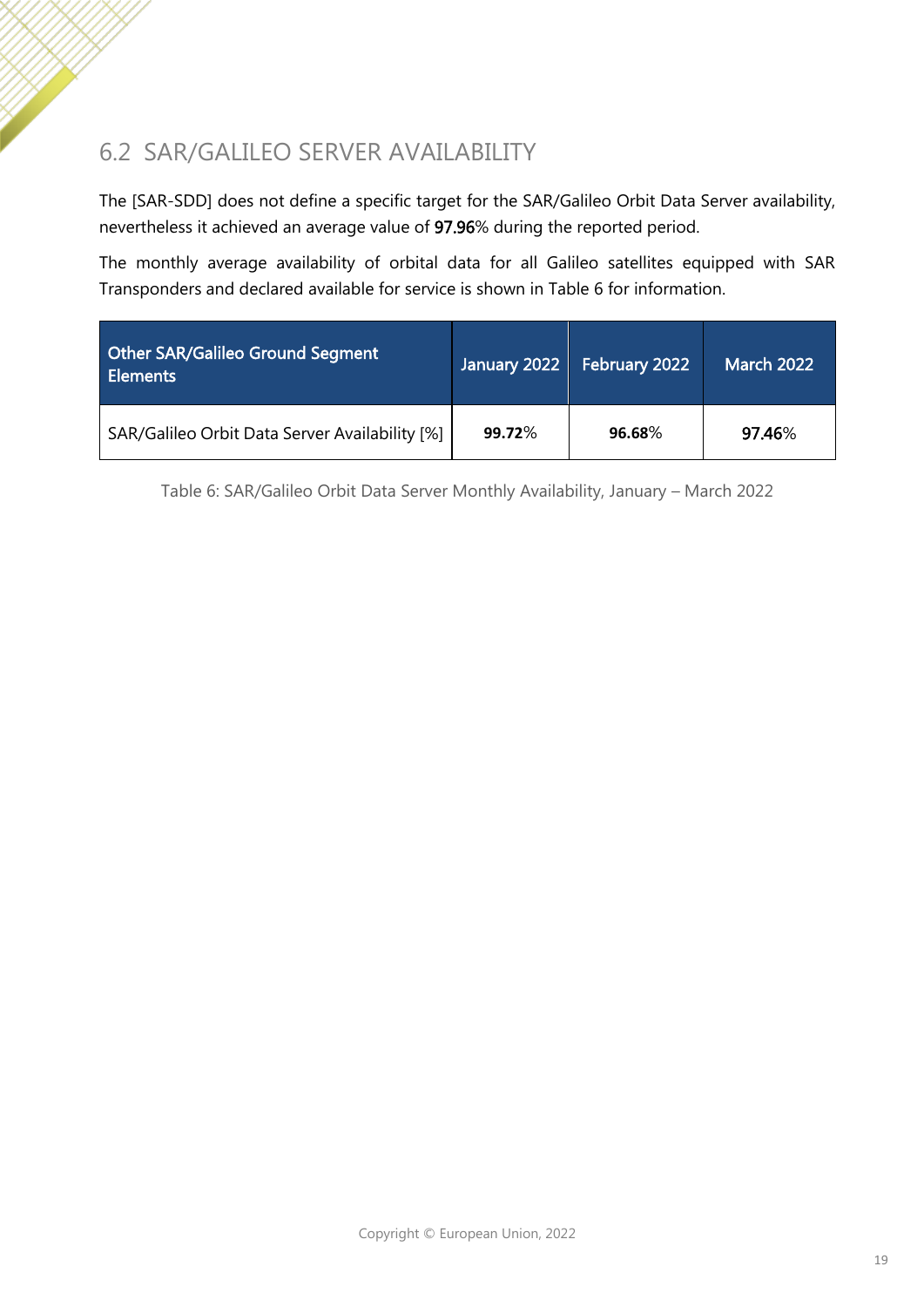### <span id="page-23-0"></span>7 REFERENCES

This section identifies the documents explicitly referenced in this SAR/Galileo Enhanced Service Public Performance Report.

<span id="page-23-1"></span>[SAR-SDD] European GNSS (Galileo) SAR/GALILEO Service Definition Document (SAR-SDD), Issue 2.0, European Union, January 2020.

> The [SAR-SDD] defines the SAR/Galileo Enhanced Service and its associated Minimum Performance Levels (MPLs).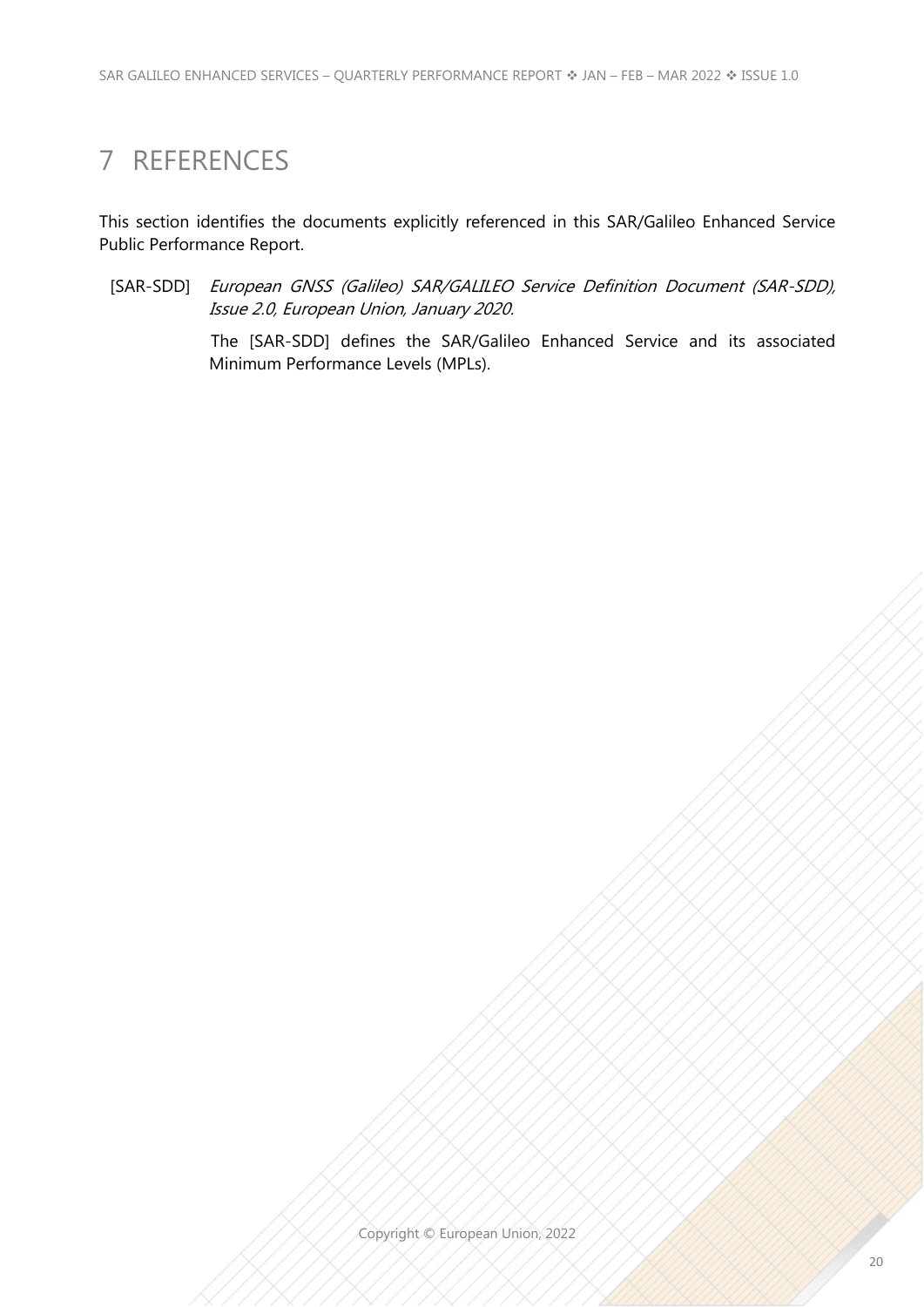# <span id="page-24-0"></span>8 LIST OF ACRONYMS

| Acronym           | Definition                                                                                   |
|-------------------|----------------------------------------------------------------------------------------------|
| Cospas-<br>Sarsat | Cosmicheskaya Sistyema Poiska Avariynich Sudow-Search and Rescue<br>Satellite-Aided Tracking |
| EU                | European Union                                                                               |
| EUSPA             | European Union Agency for the Space Programme                                                |
| <b>FLS</b>        | <b>Forward Link Service</b>                                                                  |
| <i>GSAT</i>       | Galileo Satellite                                                                            |
| <b>GNSS</b>       | <b>Global Navigation Satellite System</b>                                                    |
| GSC               | <b>European GNSS Service Centre</b>                                                          |
| <b>MEOLUT</b>     | Medium Earth Orbit Local User Terminal                                                       |
| <b>MPL</b>        | Minimum Performance Level                                                                    |
| <b>MTCF</b>       | <b>MEOLUT Tracking Coordination Facility</b>                                                 |
| <b>PRN</b>        | Pseudo-Random Noise                                                                          |
| <i>REFBE</i>      | SAR/Galileo Reference Beacon                                                                 |
| <b>RLM</b>        | Return Link message                                                                          |
| RLS               | Return Link Service                                                                          |
| <b>SAR</b>        | Search and Rescue                                                                            |
| <b>SARN</b>       | Search and Rescue Network                                                                    |
| <b>SART</b>       | Search and Rescue Transponder                                                                |
| SDD               | <b>Service Definition Document</b>                                                           |
| SGC               | <b>SAR/Galileo Coverage</b>                                                                  |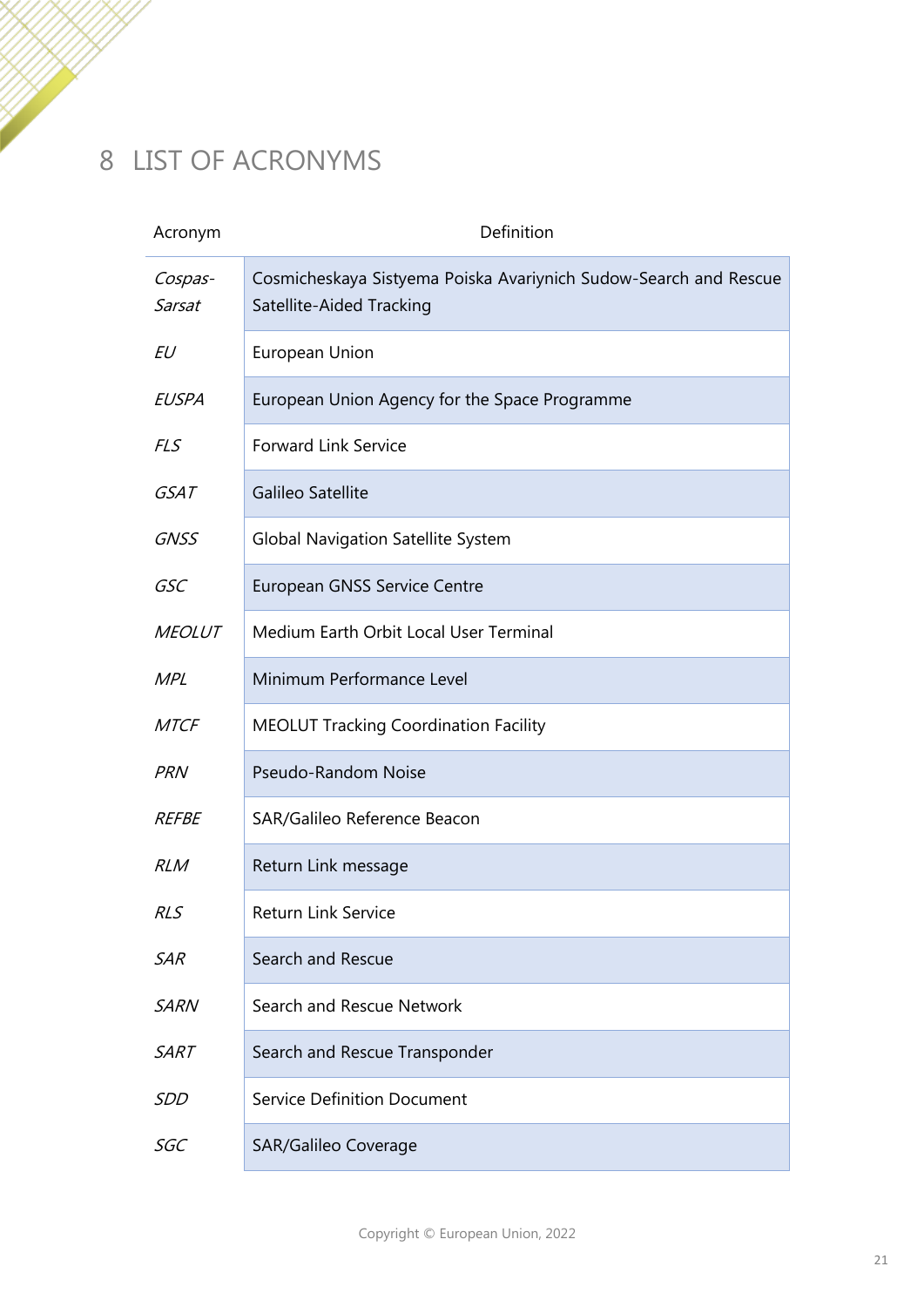| Acronym    | Definition      |
|------------|-----------------|
| <i>SIS</i> | Signal In Space |
| SV         | Space Vehicle   |

Copyright © European Union, 2022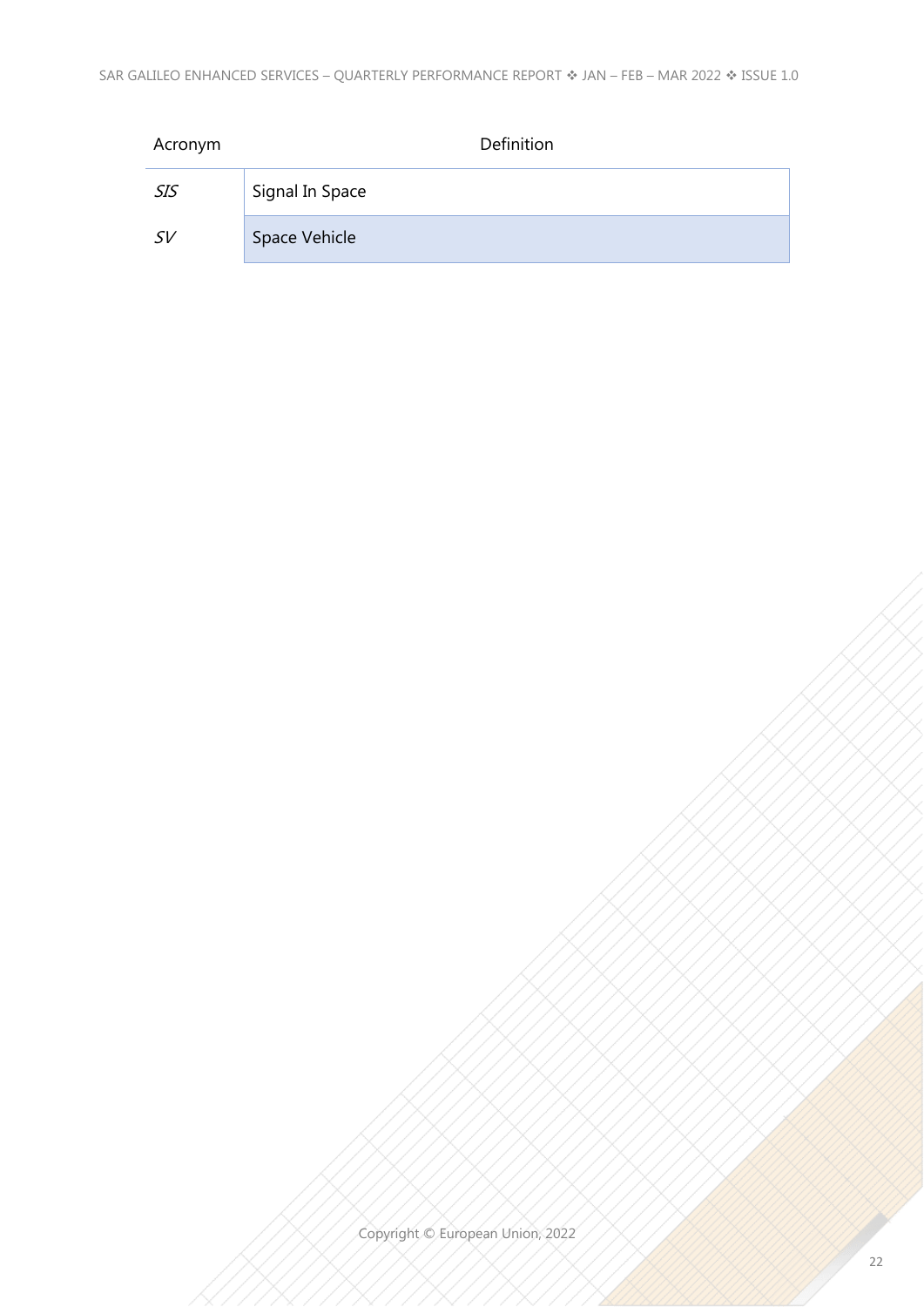End of Document